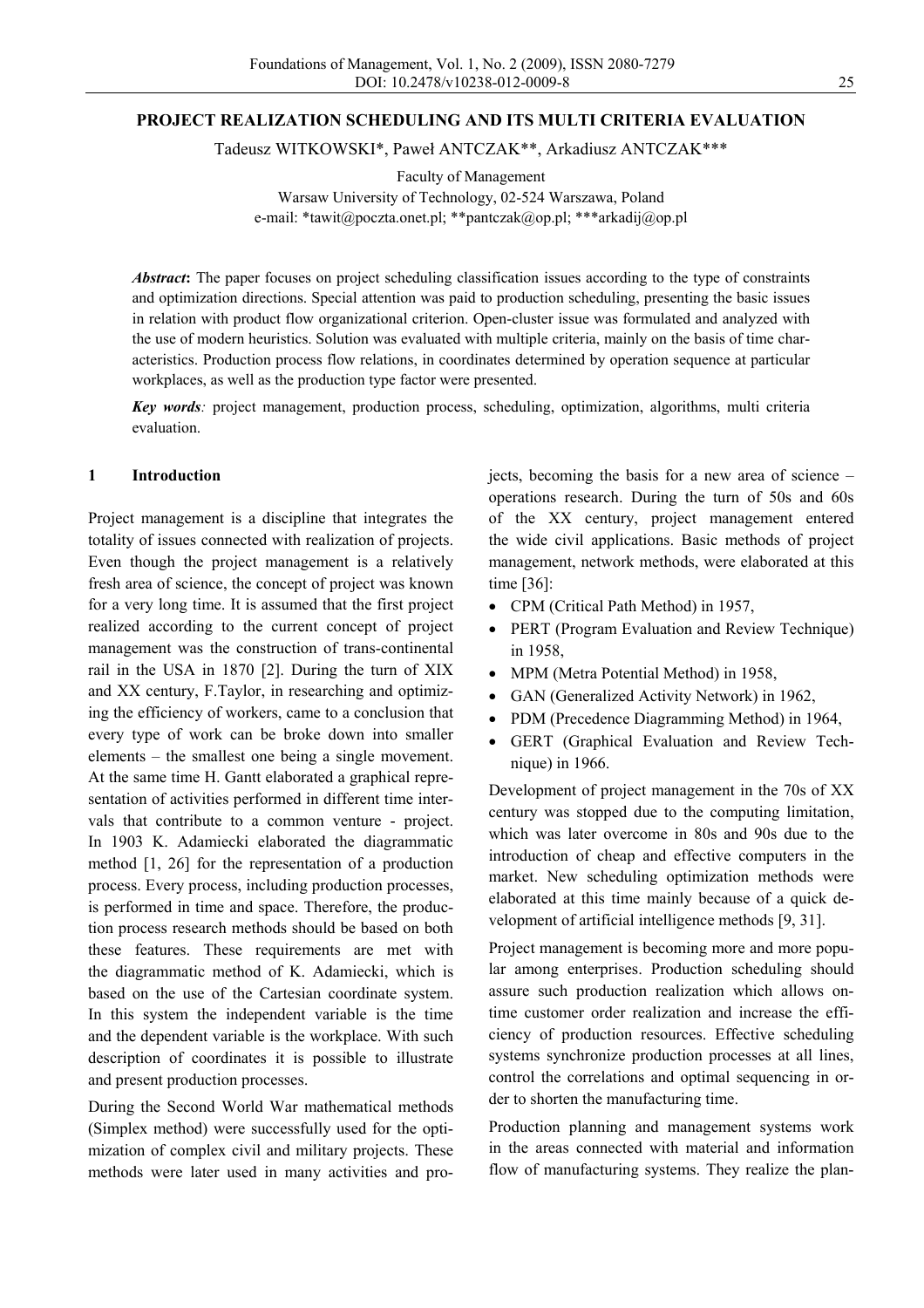ning process, which is the selection of resources for realization of particular production tasks in given time and assurance of target realization, and the management process that is launching, supervision and assurance of production tasks realization [4]. Usability of scheduling tools for the analysis of particular production models depends on the volume and character of production.

More and more often are the methods connected with artificial intelligence used in the scope of production scheduling. Some of these examples are genetic algorithms, simulated annealing algorithms or the tabu search procedures. Schedule creation task is realized with various analytical and heuristic methods [3].

The plan of the article is the following. First chapter presents project characteristics and classification of project scheduling issues. Second chapter describes production project scheduling methods. Third chapter deals with the job shop - open shop production scheduling issues. Fourth chapter presents the multi criteria project scheduling evaluation issues and the fifth chapter evaluates the project scheduling in stochastic environment with the use of stochastic tools.

# **2 Characterization of project realization and classification of scheduling issues**

# **2.1 Characterization of project realization**

Project management has a set collection of definitions used to describe it. According to the British Standards definition presented in [10]: project is a unique collection of related activities (tasks, operations) together with defined starting point and (or) finishing pint, realized by an individual or an organization in order to reach set goals with assigned resources. Therefore every project has three basic types of elements: activities, resources necessary to realize them and set order relations (related activities).

Activity is a task, operation or process that requires specific time and (or) resources for its realization. Activities are described with a number of features e.g. set activity time and others. Resources are everything that is necessary to realize activities and usually are the main constraint in projects.

From the project realization scheduling perspective the most common classification is the one based on accessibility criterion, which divides the resources into [20]:

- $\bullet$  renewable resources accessibility of this type of resources is renewed in the following time periods (e.g. employees, machines),
- non-renewable resources resource is accessible until it is used for task realization, after that it stops being accessible (e.g. materials, capital),
- partially renewable resources resource accessibility is limited for particular sub-sets of time in the planning horizon (in these sub-sets the resource is treated as renewable).

Relations project the logical sequence of project task performance. For a single determination of relation it is necessary to provide the predecessor (the activity that via relations conditions beginning or ending of other activity), follower (activity, which realization possibility is conditioned by relations) and relation type.

### **2.2 Project scheduling constraints**

Scheduling is based on determination of allocation of accessible production resources in time and space, in a way to fulfill the demand for manufactured products with the best possible resource usage. Schedule determination requires taking into consideration a number of constraints. There are two types of constraints hard constraints and soft constraints.

Hard constraints must be fulfilled – solutions that meet this type of constraints are the conditional solutions. Soft constraints can be taken into consideration in the selection process of the most profitable solutions from the conditional solutions [7].

Technological constraints decide about assigning of the operations to proper production workstations (resources). Such constraints are deliberated in the first place in order to book resources for particular production tasks. Temporal-sequencing constraints consider the sequence of operations in selected production process. Time-bounds constraints determine starting and finishing time of particular operations or directive terms for task realization e.g. earliest (latest) starting (finishing) time. Task-processing-duration constraints can depend on the type of performed operations, workstation or production task type.

There are a number of other constraints broadly described in the literature e.g. [9].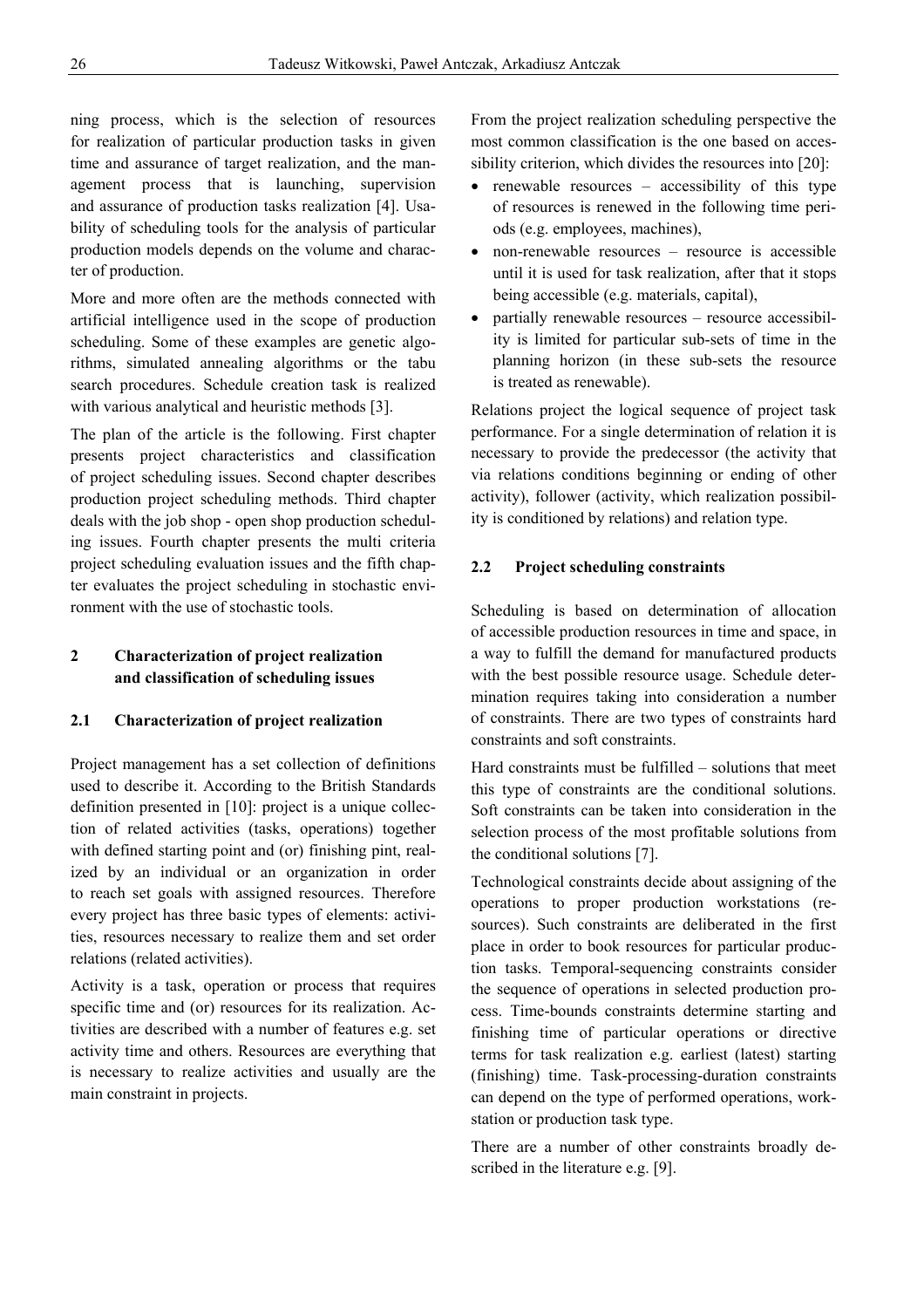## **2.3 Classification of project scheduling issues**

There is no unambiguous classification of applied models, due to high diversity of project scheduling issues. Authors, on the basis of various criteria, propose partial classifications for limited scope of issues. This results form complexity and great diversity of constraints and optimization directions in the area of project scheduling. For example the general overview of deterministic scheduling models is presented in [9].

In [23] the classification is based on the types of constraints and optimization directions. Basic classes of issues can be distinguished, according to constraint type and optimization directions in the project scheduling area:

- no constraints with realization time of financial flow optimization,
- $\bullet$  with time constrains resource division or financial flow optimization (RCPS - Resource Constrained Project Scheduling),
- resource constrains (various types) time characteristic or finance optimization (e.g. TCPS- Time Constrained Project Scheduling),
- CCPS Capital Constrained Project Scheduling,
- with multiple constrains combinations of mentioned models, such as:
	- TRCPS Time & Resource Constrained Project Scheduling,
	- RCCPS Resource & Capital Constrained Project Scheduling,
	- TRCCPS Time, Resource & Capital Constrained Project Scheduling.

Essential element distinguishing project scheduling models is the decision scope, which need to be made in order to solve the problem. Project scheduling models can be divided according to the decision area:

- modes, in which the decisive variable is only the task realization schedule – the evaluation criterion, independent of the optimization directions, depends only on the starting and finishing point of the activity and the problem solution are the task realization deadlines,
- models, in which decisions consider both the schedule and the way of task performing – models with changing resource requirements (and/or the capital) defined as a relation,
- models, in which the decisions consider determination of project schedule and payment terms realization.

# **2.4 Basic issues (models) of production scheduling**

Production scheduling issues is broadly discussed in the literature [9, 35] and was subjected to various classifications. The most common production scheduling issue division, according to organization and product flow criteria, is into three basic types (Fig. 1):

- flow shop issue, in which the flow sequence, through all workstations, is the same for all tasks; in terms of flow issue (f.i.) two additional issues can be distinguished: permutation f.i. which the sequence of operations in particular workstations is always the same and non-permutation f.i. in which tasks can be performed at different workstations in different order,
- job shop issue, in which the production flow sequence through various workstations is different for different tasks, but previously determined,
- open shop issue, in which the production flow sequence through various workstations is arbitrary – there are no technological constraints in the scope of operation sequencing.

# **3 Production scheduling algorithms**

# **3.1 Basic scheduling algorithms**

Basic methods for production scheduling issues are divided into approximate and precise (Fig. 2). Usually in practical appliances only the approximate methods are used. Precise methods can be divided into division and boundary methods, methods solving special problems in exponential time or the subgradient methods. There are much more approximate methods than the precise methods; they are usually problem-oriented. Approximate methods can be divided into iteration and construction algorithms.

Construction algorithms group includes prioritization rules or heuristics using the bottleneck concept. One of the groups, among the iteration algorithms, consists of artificial intelligence methods such as constraint fulfillment, artificial neural nets, expert systems and ant search. Second group, local search, includes e.g. tabu search, boundary search (e.g. simulated annealing), genetic algorithms and GRASP type meta-heuristic methods [3]. Application of GRASP for the project scheduling issues optimization is presented in e.g. [5, 6].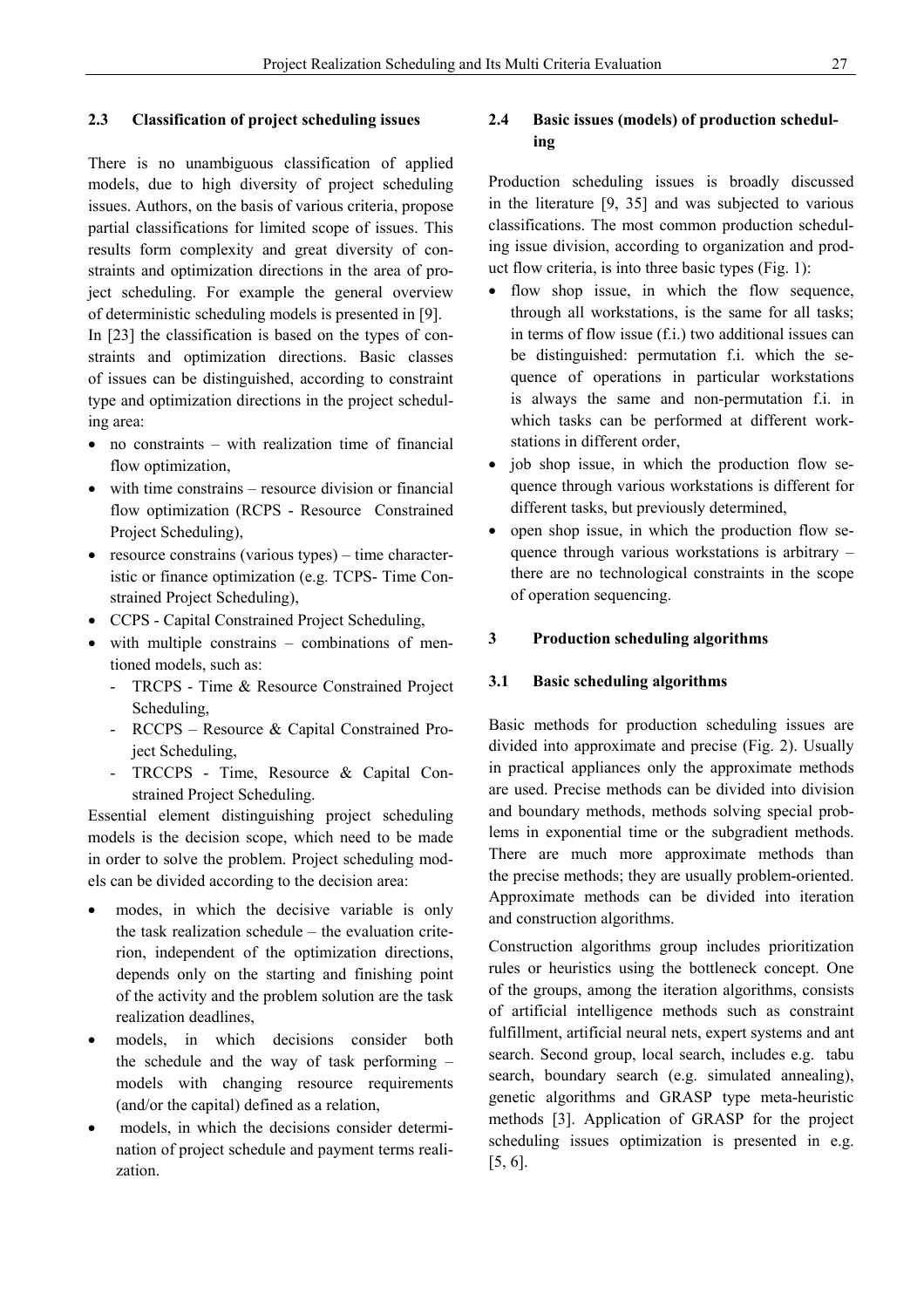

Figure 2. One of the classification tools for the schedule optimization *(source: [3, 9])*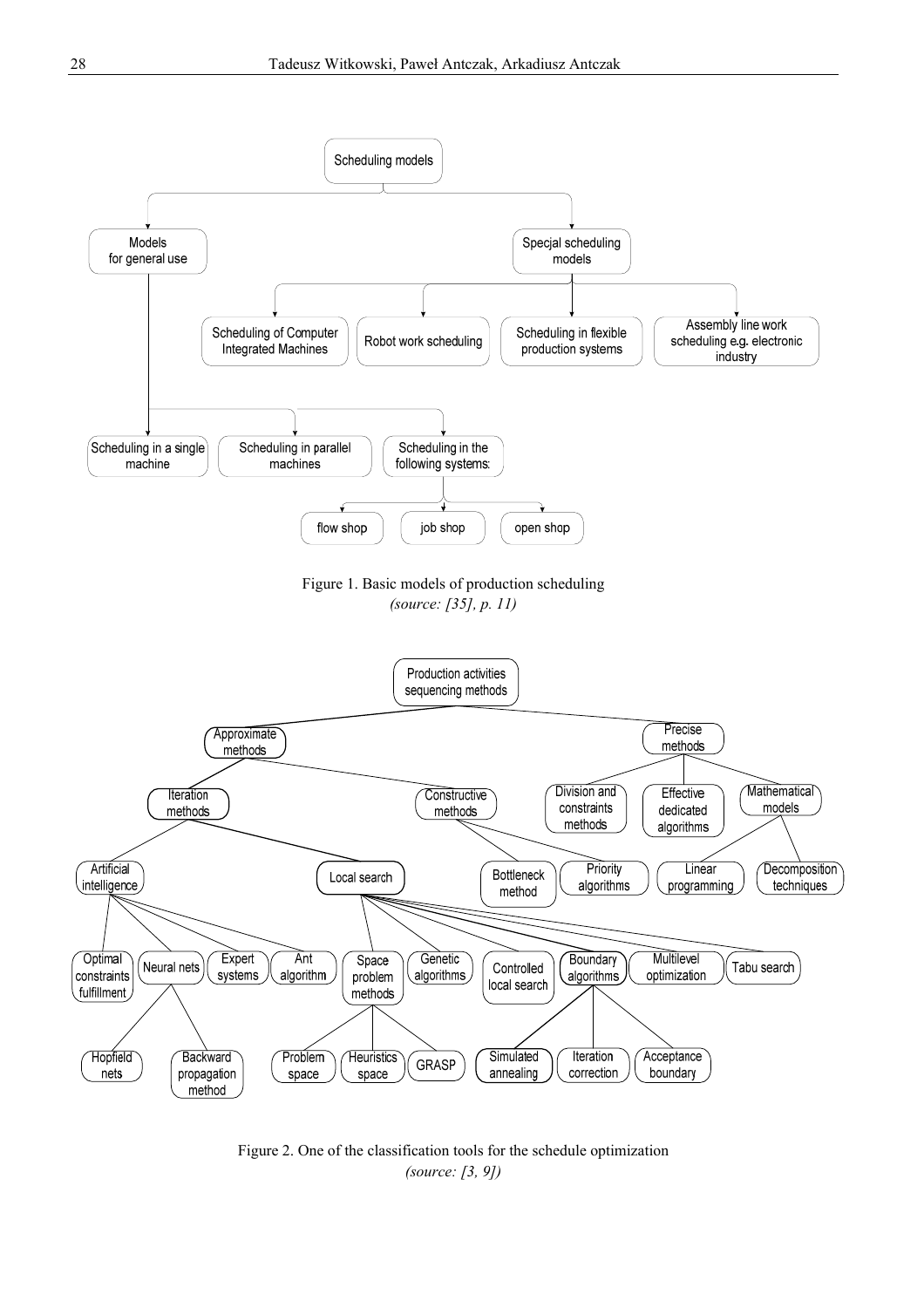

Figure 3. Schedule example with marked critical path (*source: self elaboration on the basis of [9]* )

#### **3.2 Local search algorithms**

Different types of neighborhood described in [18] will be presented. First neighborhood  $N_1$  is the change of the sequence of the performance of two activities at the same machine. Operations are sequential, directly after each other, and are present at the beginning or the end of a block, where the block is understood as a chain of successive operations at the critical path that are performed at the same machine. Unfortunately this neighborhood has some shortcomings – any changes in the order of the operations at the machine can lead to the appearance of unfavorable event. Moreover the size of such neighborhood is not very considerable. In case of the mxn issue, when every operation is performed at every machine, its size equals m(n-1). Most of allowed movements does not improve, sometimes even worsens, the makespan value.  $N_1$  neighborhood application rule is presented on the basis of one block of a schedule example (Fig. 3).



Figure 4. Application of *N*1 neighborhood (*source: self elaboration*)

Fig. 4 indicates that the possibility to switch the operations in the beginning/end of the block is performed at first, next one of the possibilities is selected and then the next movement is performed.

Second neighborhood  $N_2$  takes into consideration the change of order of the operations performed at the same machine, which are not realized directly one after another and are placed inside of the block.

Operation from within the block is moved to the beginning or finishing place. If such situation is not possible (because unfavorable event would occur), the operation needs to be moved to a place that is closest to the beginning or finishing place.

Constructed solution in the first or second neighborhood can lead to the creation of new solutions possibilities in the N<sub>1</sub> neighborhood in the following steps.

Example presented below illustrates the creation of  $N_2$  neighborhood. Fig. 5 shows the change of the operation performance order in case when it is moved from within the block to one of its ends.



*(source: self elaboration)*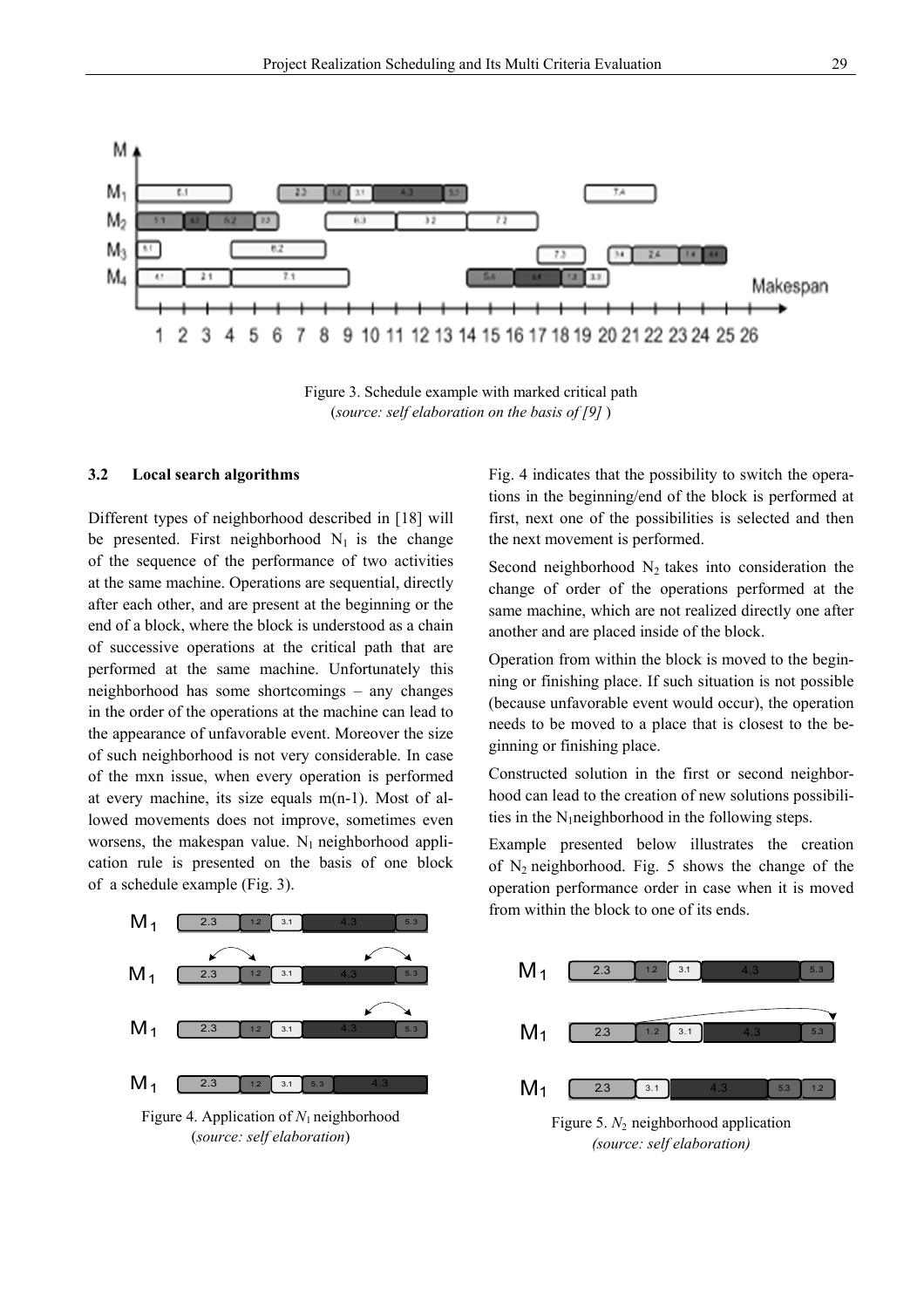Third neighborhood  $N_3$  is also based on the change of the operations performed at the same machine, which are placed directly one after another at the beginning or end of the block. Creation of  $N_3$  is a little it more complicated from the previous neighborhoods. It has the following formulation: v and w are the successive operations belonging to the block on the critical path.

The operation preceding the v operation is added to these operations - predecessor PMv or the operation following w consequent SMw, resulting in the element collection {PMv, v, w} placed in the beginning of the block or  $\{v, w, SMw\}$  placed at the end of the collection.

All possible permutations of the  $\{PMv, v, w\}$ or {v, w, SMw} elements are determined as belonging to the neighborhood, if the order of the v and w elements is also changed.

Illustration of the creation of solutions belonging to the N<sub>3</sub> neighborhood is presented in the Fig. 6 and 7.



Figure 6. Determination of *v* and *w* operations (*source: self elaboration*)



Figure 7. Selection of permutation – solution belonging to the  $N_3$  neighborhood and performance of movement (*source: self elaboration*)

It is important to recognize that first neighborhood is included in the third neighborhood  $N_1 \subseteq N_3$  and that  $N_2 \cap N_3 = \emptyset$ . Another neighborhood exists - N<sub>4</sub> that joins the advantages of second and third neighborhood so it is possible to write down that  $N_4 = N_2 \cup N_3$ . Therefore the  $N_1 \subseteq N_3 \subseteq N_4$ .

## **4 Flexible job shop-open shop production scheduling issues**

# **4.1 Flexible job shop-open shop scheduling issue formulation**

The general essence of the problem is the following. There is a certain collection of part types, which needs to be manufactured in the amount stated in the production order. In order to manufacture every type of part it is necessary to perform, in right technological order, a number of operations with limited amount of machines. Every operation has a certain time needed to perform it. Every technological operation can be performed on one machine from the group of technologically changeable machines (flexible job shop problem). Before the start of an operation an initial changeover has to be performed, although if operations of the same type are done the changeover is not necessary (the C/O time is different for particular operations).

It is necessary to select, for every operation, the machine and startup time so that the orders can be produced in required quantity with determined constraints and the schedule fulfills the criterion of optimality. In this paper the optimization criterion is the minimal total time of operations (makespan). Several other criteria are included in multilevel schedule evaluation. Formulation of elaborated case study can be counted as flexible job shop scheduling problem (FJSP) as well as the resource constrained project scheduling problem (RCSP).

It can be described in the following way. Machine set M was determined (power of the M set is marked as m), set of operations O, which elements are particular production operations  $\sigma^i$ , i=1...n, where  $n$  – power of the O set.

Every operation  $\sigma^i \in O$  has a relating machine subset  $M<sup>i</sup> \in M$  that can perform these operations. O set is partially sorted – the activity performance order is determined  $C = \{ \sigma^i \prec \sigma^j \}$ , which determines the sequence of operations («  $\sigma^i \prec \sigma^j$  » means that the  $\sigma^i$ needs to be performed before the  $\sigma^j$  operation is started).

In order to start an operation on a machine the changeover has to be performed. Moreover, classes of the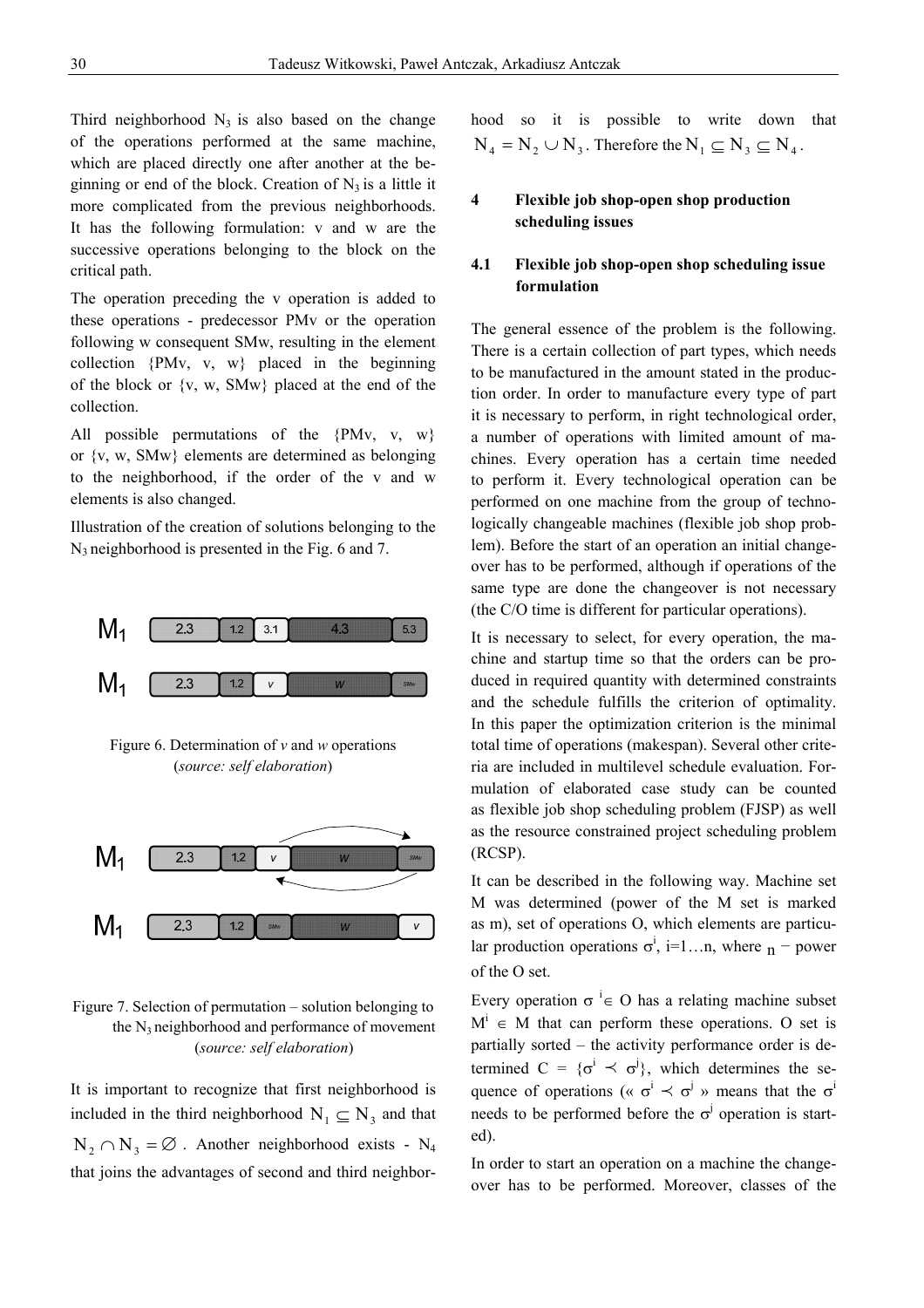same type of operations are introduced  $k^j$ , j=1..K, where K the number of classes of the same type. The main purpose of classes of the same type is the following: if  $\sigma^i$  and  $\sigma^j$  belong to the same operation type class and are performed at one machine, whereas after the performance of  $\sigma^i$  operation the machine does not make any operations to start the  $\sigma^j$  operation performance, initial changeover of the machine for the  $\sigma^j$ operation is not needed.

Time necessary to perform the  $\sigma$ <sup>j</sup> operation is marked as  $p(\sigma^i)$ ,  $t(\sigma^j)$  – time necessary for the changeover of the machine before the performance of the operation  $\sigma$ <sup>i</sup>, S( $\sigma$ <sup>i</sup>), F( $\sigma$ <sup>i</sup>) – starting and finishing time of the operation  $\sigma^i$ , m<sup>i</sup> – machine, selected form M<sup>i</sup> for the performance of the operation  $\sigma^i$ .

The essence of the task is to select for every operation  $\sigma^i \in \Omega$  machine from the set  $M^i$  (i=1...n) and after that determine the sequence of operation performed on the machines from M, in a way to assure the minimization of the total time of operations in the schedule (makespan). If all the  $t(\sigma^i)$  values are equal zero for  $\sigma^i$  $\in$  O, than one can determine the order constraints and  $M<sup>i</sup>$  subsets in a way to get the classical formulation of the sequential task (job shop scheduling problem).

Production scheduling issue deliberated in this paper can be presented in the following way:

$$
\min \mathbf{F} \tag{1}
$$

with the following constraints:

$$
F \ge F(\sigma^i), \forall \sigma^i \in O \tag{2}
$$

$$
F(\sigma^i) \le S(\sigma^i), \forall \sigma^i \prec \sigma^j \tag{3}
$$

$$
S(\sigma^i) \ge t(\sigma^i), \forall \sigma^i \in O \tag{4}
$$

$$
F(\sigma^{i}) = S(\sigma^{i}) + p(\sigma^{i}), \forall \sigma^{i} \in O
$$
 (5)

$$
F(\sigma^i) \le S(\sigma^j) - t(\sigma^j) \vee F(\sigma^j) \le S(\sigma^i) - p(\sigma^i),
$$
  

$$
\forall \sigma^i, \sigma^j \in O,
$$

$$
m^{i} = m^{j}, (\sigma^{i} \cup \sigma^{j}) \notin k^{l}, l = 1...K
$$
 (6)

$$
F(\sigma^i) \leq S(\sigma^j) \vee F(\sigma^j) \leq S(\sigma^i), \,\forall \sigma^i, \sigma^j \in O,
$$

$$
m^{i} = m^{j}, (\sigma^{i} \cup \sigma^{j}) \in k^{l}, l \in \{1...K\}
$$
 (7)

$$
F(\sigma^i), S(\sigma^i) \ge 0 \wedge m^i \in M^i, \forall \sigma^i \in O \qquad (8)
$$

1-2 constraints limit the optimization criterion (the makespan). 3 constraints determine the order constraints according to the sequence of technological operations. The 4 constraints require performing a changeover before the start of the operation. Constraints 5 determine the relations between the beginning and ending of the operation performance.

Inequalities 6, 7 present the resource constraints (machine can simultaneously perform only one operation), they also include the machine changeover time. Constraints 8 require the operation beginning and ending time were the nonnegative values and the operations were performed on the machines from given technologically changeable groups.

Therefore the typical feature of open shop scheduling issues is that particular operations can be realized in any order - different from job shop scheduling issues, where the order is strictly determined. Another version of this issue is the flexible job shop, in which every operation can be performed with technologically changeable machine groups.

# **4.2 Job shop-open shop scheduling problem solving algorithm**

The GRASP procedure [3] was used in the paper for the elaboration of research problem solving algorithm. GRASP procedure consists of two basic stages: construction of the initial solution (stage I) and local searching (stage II). During the initial solution construction stage the allowable solution for the (1)-(8) task is generated and its neighborhood is researched in the stage of local searching.

In the foundation of theoretical research on the scheduling issues there is a relatively considerable spread of, so called, bench marks problems in the literature, which are the basis for the relation in the evaluation of performed research.

The characteristic feature of these issues is the formulation of certain reality simplifying assumptions such as:

- operations of one production order cannot be performed parallel,
- every work has  *operations one at each machine,*
- changeover time is not included or their time is not dependent on the sequence of the operations performed on the machines,
- there is only one machine of each type (in practice operations are performed with technologically changeable machine groups),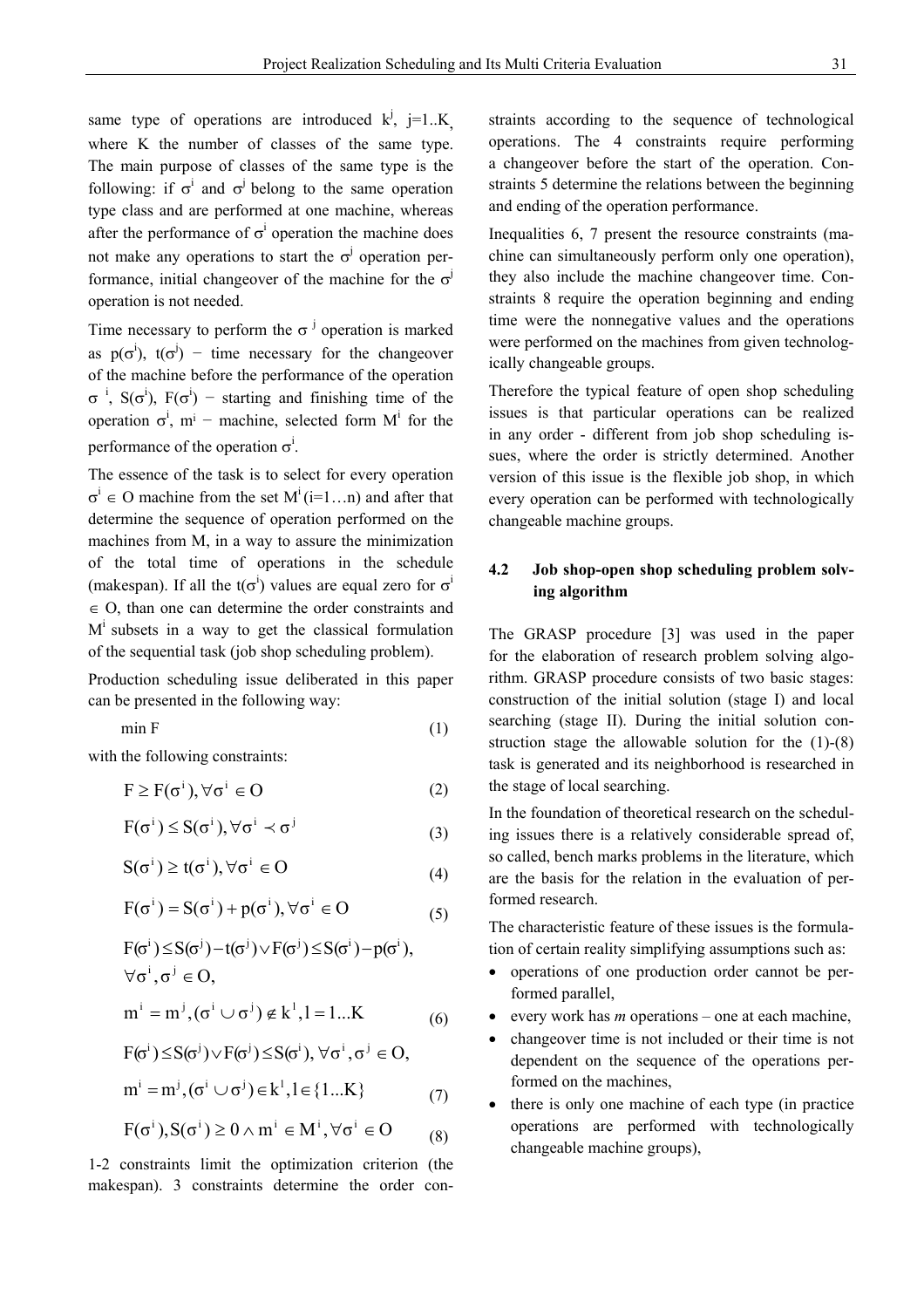- part of the operations of every work can be performed in any order,
- machines are available during the whole time of production realization,
- there is no variability factor (the known factors are: number of orders, number of machines, operation cycle time, readiness time).

List above justifies the elaboration of algorithms that include the specifics of practical issues , what unfortunately makes it difficult to compare them.

In order to check the GRASP algorithm effectiveness the example for the FT (Fisher-Thompson) scheduling case study will be presented, with the 6x6x6 size of the problem [26]. In the table 1 expression 3(1) states that operation 1 of order 1 is performed at the  $3<sup>rd</sup>$  machine durin the first time unit. The schedule of machine work is presented in the Figure 8.

Table 1. Data for the FT 6x6x6 case study *(source:[26])* 

| Op. | Job 1 | Job <sub>2</sub> | Job 3 | Job 4 | Job 5 | Job 6 |
|-----|-------|------------------|-------|-------|-------|-------|
|     | 3(1)  | 2(8)             | 3(5)  | 2(5)  | 3(9)  | 2(3)  |
| 2   | 1(3)  | 3(5)             | 4(4)  | 1(5)  | 2(3)  | 4(3)  |
| 3   | 2(6)  | 5(10)            | 6(8)  | 3(5)  | 5(5)  | 6(9)  |
| 4   | 4 (7) | 6(10)            | 1 (9) | 4(3)  | 6(4)  | 1(10) |
| 5   | 6(3)  | 1 (10)           | 2(1)  | 5(8)  | 1(3)  | 5(4)  |
| 6   | 5(6)  | 4 (4)            | 5(7)  | 6(9)  | 4 (1) | 3(1)  |

The use of the GRASP heuristics led to receiving the total operations time in given case study equal to 55 time units, what is the optimal solution.

## **5 Production project schedules multi-criteria evaluation**

#### **5.1 Schedule evaluation criterion**

Construction of scheduling model, its structure and data are related to the aim of optimizing activities quantitatively determined and set through the formulation of the evaluation criteria. Key difficulties in the scope of project schedule optimization are the constraints that condition the possibility to construct a multi-criteria schedule.

Constraints result from three factors: (1) time, (2) resources and (3) capital. These three factors also determine the optimization directions and used evaluation criteria.

The most common direction is the single-criterion optimization for the selected factor, whereas the two remaining or one remaining factor are treated as constraints or ignored. This allows distinguishing 8 model classes, with such defined three factors. In case of project realization scheduling, the most common are the following approaches:

- assuming the time constraint for project realization and optimization of the need for unlimited production resources or cash flow,
- assuming limited resources and project realization time or cash flow optimization,
- assuming time and (or) resource constraints and optimization of cash flow.

Multi-criteria project scheduling optimization issue is often discussed in the literature. Moving form singlecriterion to multiple-criterion analysis is usually realized through the change of constraints (e.g. resources) into the optimization directions (e.g. equal consumption of resources).

In [38] authors deal with multiple-criterion analysis of time characteristics. In [25] the scheduling of simultaneous multiple projects realization is analyzed, with the assumption of the project realization fluency – minimization of project realization time span, minimization of in-process inventory defined as task realization delay caused by resource deficiency, equal consumption of renewable resources and minimization of resource waste. Two first criteria are setting the time characteristics optimization direction and the two remaining criteria deal with resource characteristics.

In the work [24] the authors ignore all constraints and assume two optimization directions: realization time and cost minimization. The conflict resolves due to the possibility to shorten the time of the project with the increase of additional costs. In [18] with the project realization schedule optimization the following directions were taken: minimization of time span, sustainable resources consumption and project realization cost minimization.

Optimization directions are strictly connected with used evaluation criteria: timely, resource and economical. The most common research present in the literature is the one using time criteria.

In case of production scheduling issues (one and multiworkstation) the collection of time criteria is largely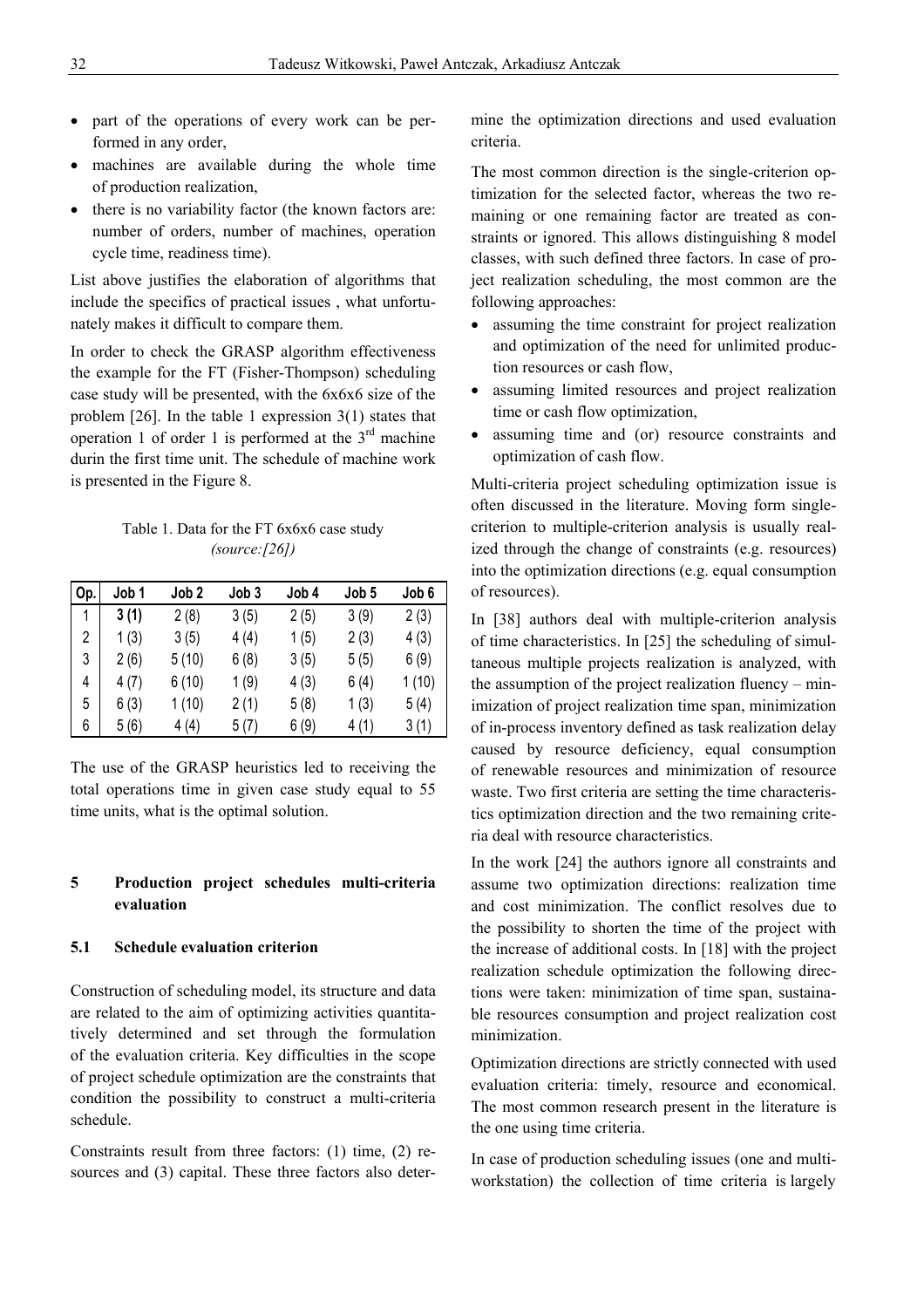

*(source: self elaboration)* 

developed and considers such criteria as: finishing time of all tasks, average order flow time, realization delay, realization overtake, missing deadlines and other.

# **5.2 Schedule evaluation with the use of basic characteristics**

Few GRASP, Tabu Search and Simulated Annealing [41-44] heuristic algorithms were used in the research scheduling design. Typical feature of these algorithms is the stochastic generation of large number of alternatives. If the model is not very complex, even thousands of alternatives can be generated in relatively short time. During the optimization the algorithm can generate  $n$ dimensional aim vector. Each vector can be represented with n-dimensional aim space point (e.g. one can recognize the place where the 3 dimensional space points are grouped). All vectors exist without normalization or other transformation. This point cluster's structure can also be analyzed to provide three two-dimensional figures.

Additionally, normalization is required for simulation data analysis. In the decision theory different kinds of normalization are used. Usually data is transformed in the 0 and 1 range (where 1 is the best value and 0 is the worst value). Therefore the transformed  $r_{sk}$  value is:

 $r_{sk}$  = ( $z_{sk}$  –  $z_{kmin}$ ) / ( $z_{kmax}$  –  $z_{kmin}$ ), in case of target maximization,

 $r_{sk} = (z_{kmax} - z_{sk}) / (z_{kmax} - z_{kmin})$ , in case of target minimization,

where  $r_{sk}$  - transformed s variant value in relation to the k target,  $z_{sk}$  – original (simulated) value with relation to k target, min – minimal value, max – maximal set value of S ( $0 \le s \le S$ ) variants.

During the relation research a limited set of variants was used (in selected case 50, 100 and more simulation courses). However, correlation factors and correlation equations with the regression function are calculated for the identification of relations.

Particular values for the makespan, average flow time and average machine level (factor) are obtained form the following equations:

Makespan equals

$$
C_{\text{max}} = \max \{C_j\},\tag{9}
$$

average flow time

$$
\bar{F} = \frac{1}{n} \sum_{j=1}^{n} F_j
$$
 (10)

where

$$
\bar{C}_j = \frac{1}{n} \sum_{j=1}^{n} C_j \tag{11}
$$

where C<sub>i</sub> finishing time and flow time  $F_i = C_i - r_i$ , where  $r_i$  stands for task availability term – the time in which the task is ready for processing  $(r_i = 0)$ .

Usage of i machine equals

$$
\bar{I}_i = \frac{\sum p_{ij}}{C_{\text{max}}},\tag{12}
$$

and average machine usage time equals

$$
\bar{I} = \frac{1}{n} \sum_{i=1}^{n} \bar{I}_i
$$
\n(13)

Relations between the makespan, average flow time and average machine level (factor) are presented in the Fig. 10-13.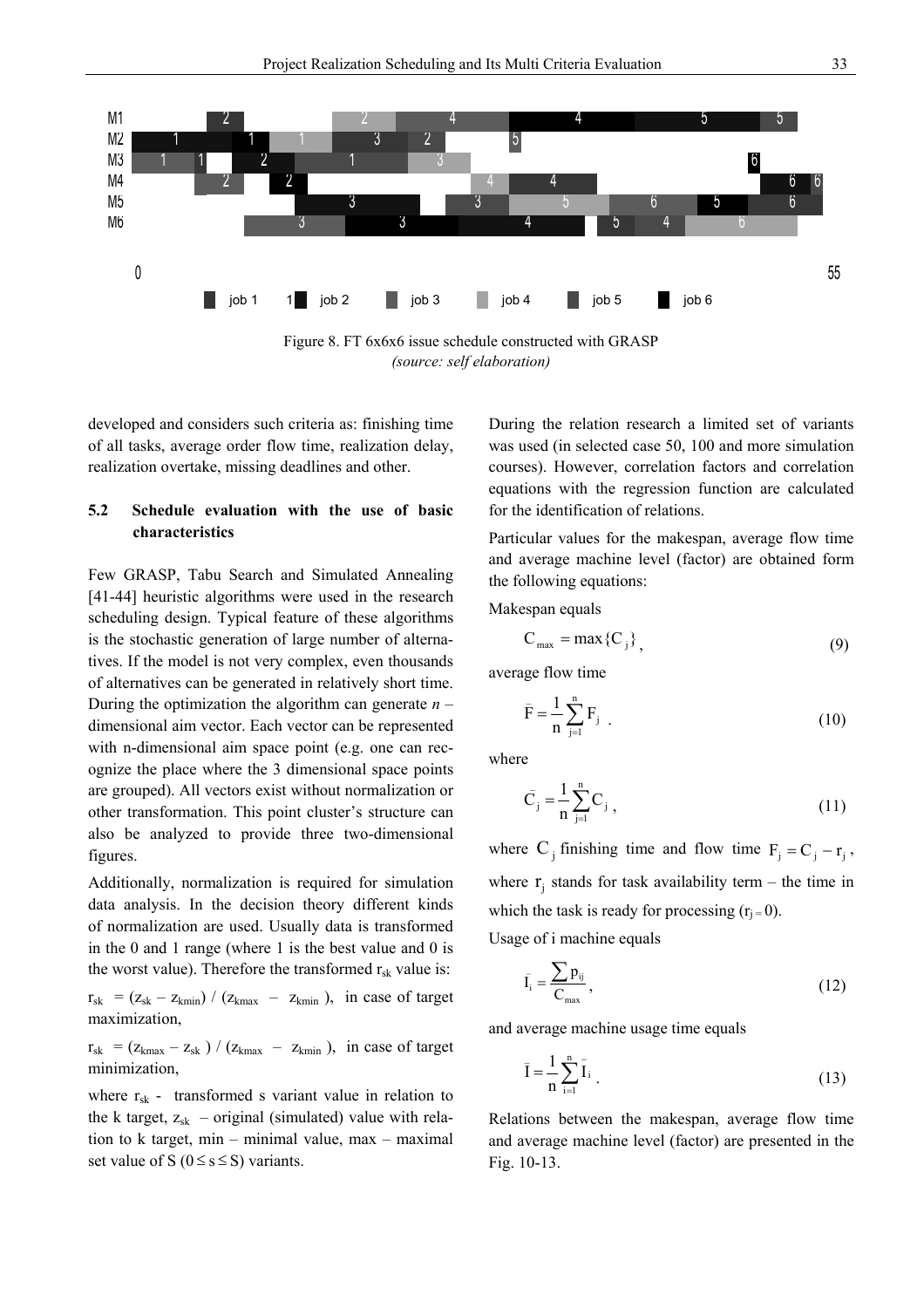

Figure 10. Relation of makespan to machine usage level (series flow) *(source: self elaboration)* 



Figure 11. Relation of makespan to the average flow time *(source: self elaboration)*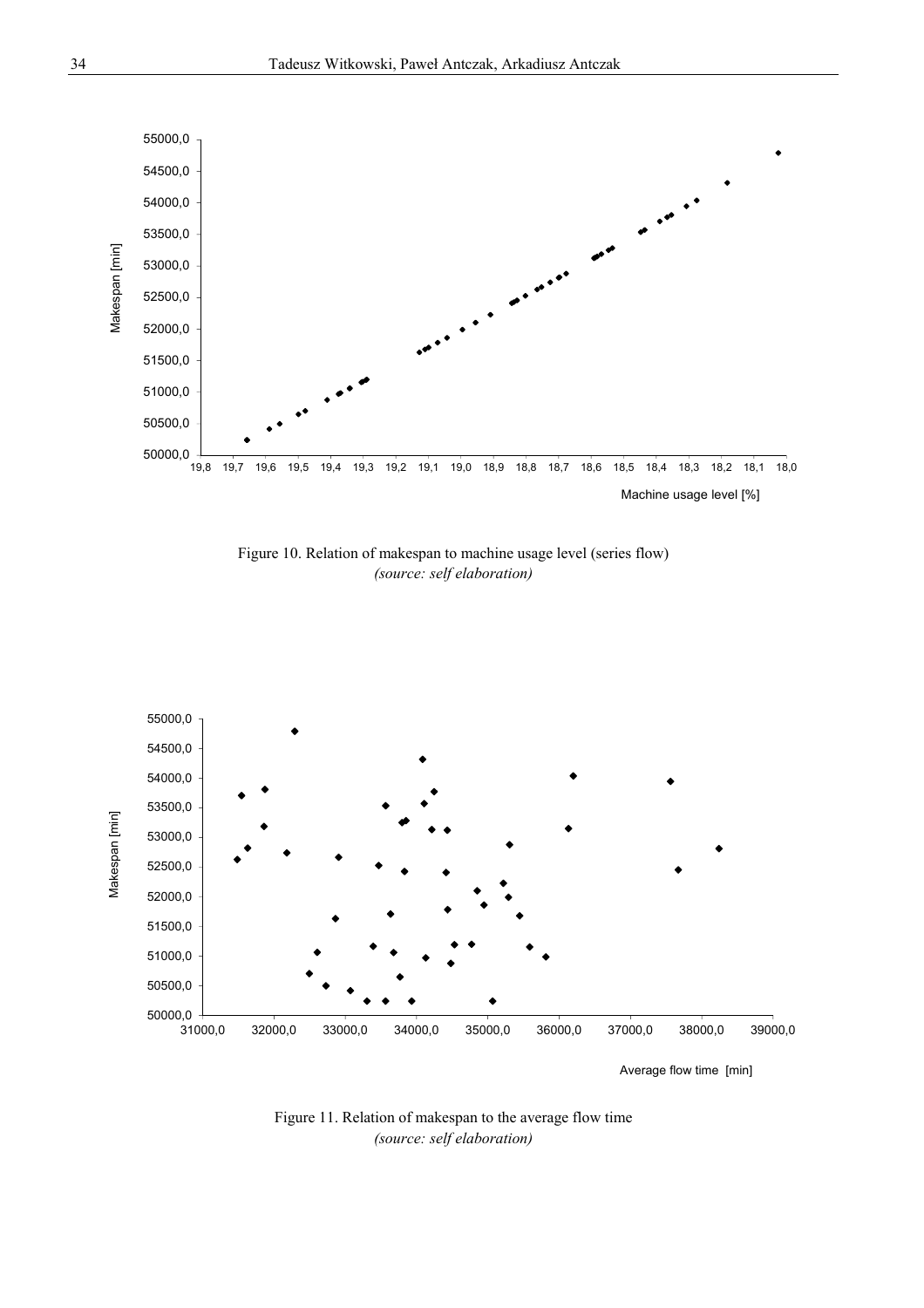

Figure 12. Relation of average flow rime to the machine usage ratio *(source: self elaboration)*



Figure 13. Relations between makespan value, machine usage factor and average flow time *(source: self elaboration)*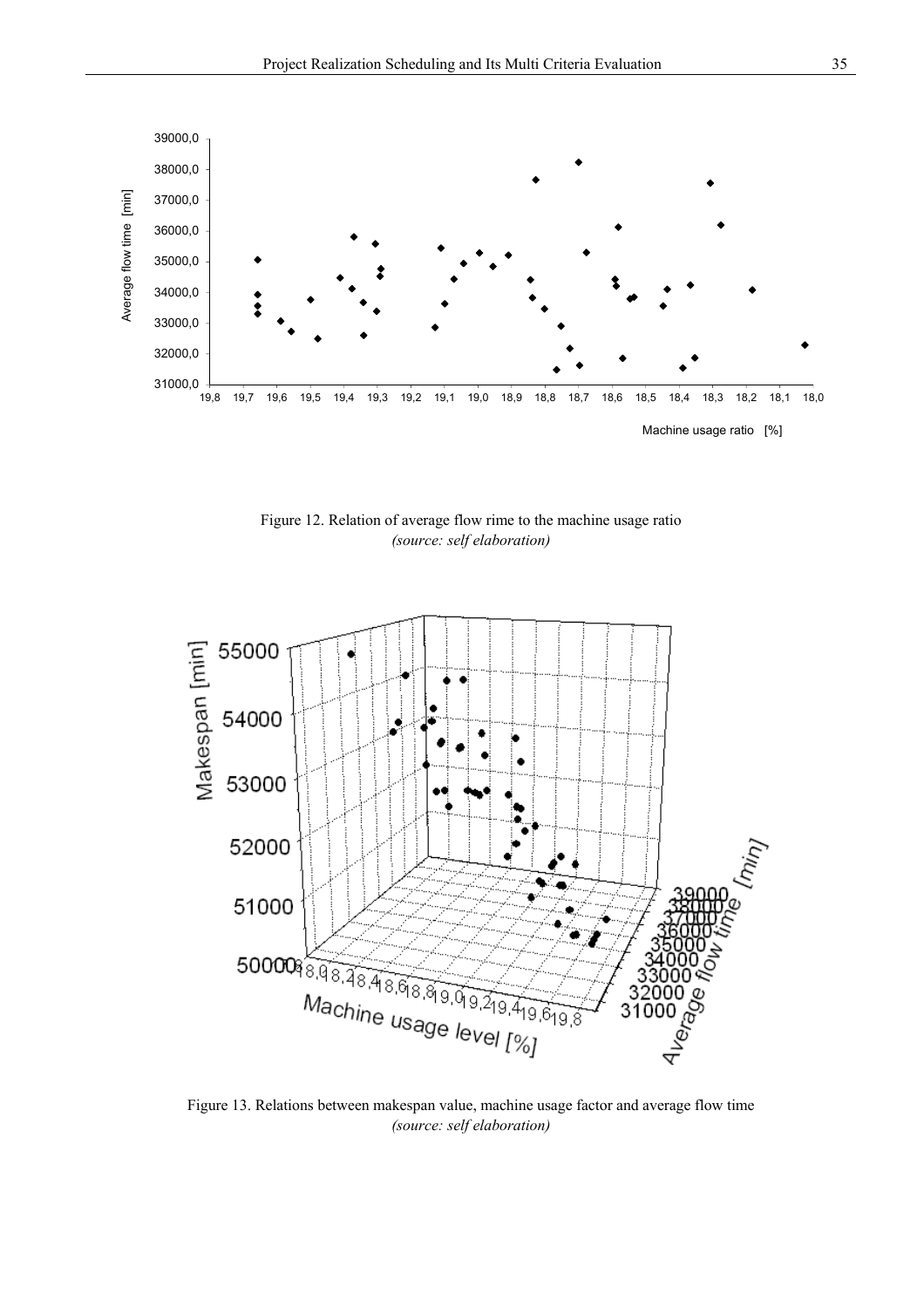# **5.3 Structure and influence of production cycle on the effectiveness of the production**

Product production cycle is the most significant from the perspective of production processes management. Cycle time is the period between the start and finish of the product production process, in which the incoming material is processed in successive production phases and turned into the finished product. In the production cycle the following operations can be distinguished: technological operations, control, transport, maintenance and storing. Relatively high portion of time is consumed by various brakes in the production cycle structure, although due to the project management requirements one of the crucial issues is the proper placement of tasks in time, during the performance of technological operations. One of the crucial factors of the production process effectiveness is the relation of the working time to the break time, because its value influences the optimal usage of workstations and the economy of enterprise activities. Long production cycle negatively influences its adjustment to the changing market conditions. Therefore it is necessary to shorten production cycles.

One of the modern methodologies of production management is the OPT (Optimized Production Technology). OPT philosophy is currently used to support existing production management systems (MRP I, MRP II), or strengthen the Just–in–Time approach. Main target of OPT is the maximization of production result with determined production resources. These activities focus on elimination of production bottlenecks and relate to the general activities of the enterprise.

However, as indicated by the research, sometimes the suitable commercial production scheduling tools based on the theory of constraints used in the OTP systems do not bring expected results. This indicates that used optimization methods are not always the most effective (e.g. use of classical priority rules). Current research, in the scope of production scheduling, reveal that the best results can be reached with meta-heuristic methods, usually defined as the computing intelligence methods.

# **5.4 Influence of the task order on their realization time**

Issues connected with the analysis of the classical scheduling problem for production clusters (groups of technologically changeable machines), despite relatively long research period, are still one of the basic optimization research subjects in the operations research. This is due to two facts: classical cluster problems module a series of real production processes and algorithms constructed for these problems can be relatively easy transferred to other less complicated processes.

Multistage nature of the dynamic optimization with discrete time in case of production can be presented as follows. Let us assume that an enterprise is processing the substation from the A state (resource) to the finishing state Z (finished product) in multistage production process. At every stage (production process operation) the responsible decision-maker has to select one of the possible variants of produced products order, every of them connected with a certain cost (operation finishing time). The following question should be asked: what order needs to be selected at every phase to minimize the total cost?



Figure 14.  $V[q(j)]$  values in relation to the change of production task order trajectory in a production process *(source: self elaboration)*

Figure 14 illustrates the selected problem, where the x axis shows the particular phases (production operations) and the y axis shows states (the order). Starting point (first operation) is the point 1 and the finishing state (last operation) is the M point. In order the possible changes from the  $A = 1$  state to the  $Z = M$  state, many different trajectories are created and researched. Every trajectory has a value, in this case the cost (time of manufacturing). Therefore, the main problem is to select the trajectory, where the optimal path needs to be selected in a way to assure the minimal total time of operations.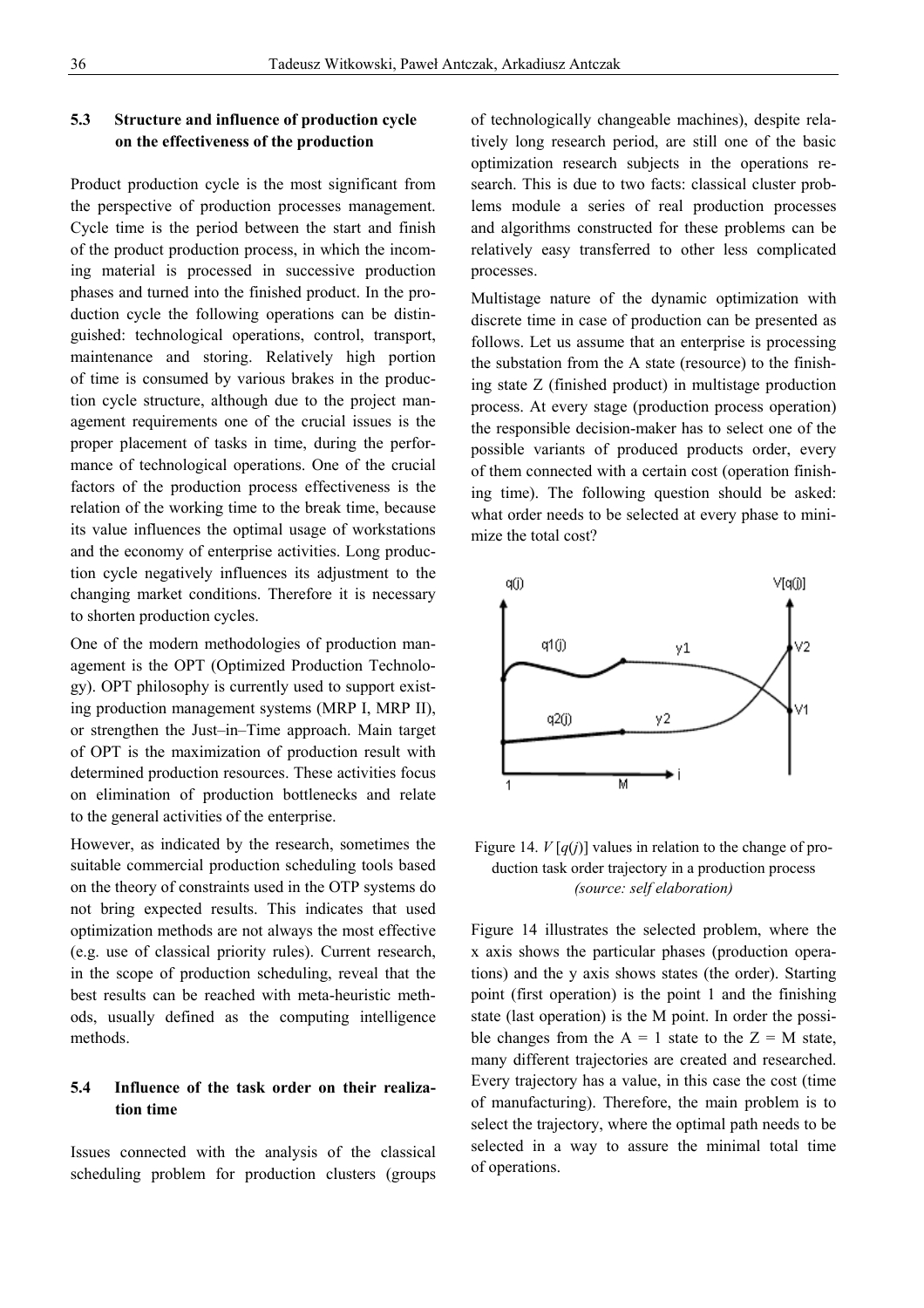Let us assume that the functions above are the time trajectories marked as  $y1(t)$ ,  $y2(t)$ , etc. (Figure 14). In the Figure 14 - V1 and V2 stand for suitable path values. For the researched scheduling case the value of a particular path can be marked as  $V[q(j)]$ , where q (j) is the basic unit and marks the time "paths". That is why V is not the function of j, but is rather treated as the "q(j)" function. Instead of the  $V[q(j)]$  notation one can use the V[q] or V{q} marking. In case of V[q(j)], q(j) stands for the trajectory change marking, where  $g_{n,q}(j)$ " = {q(1),...,q(M)}. Such record emphasizes that the change of the q path – variation of q path – but not the change j that lead to the change of V value.

Whereas the q symbol is used to pinpoint a particular state e.g.  $q(1)$  is a starting state and  $q(M)$  is the finishing state. When we speak of the  $q(i)$  path we do not give any special value to j but when we pinpoint a particular path or its segment, we use the notation  $q[1,M]$ or q[1,k], where k (1 < k < M). Optimal path is marked as  $y^*(j)$  or  $y^*$ .

More systematic problem solving method is required for complex issues. Numerous examples indicate that short-sighted optimization, increasing selected criterion on a single phase (production operation) forward (optimal ordering at every operation determined on the basis of the local aim function), do not bring the optimal path.

# **5.5 Schedule searching and (criteria) evaluation space**

Searching space presented above can on one hand be used to generate solutions that use different ordering schema and on the other hand to present  $V[q(j)]$  relations reached with particular optimization techniques. Obviously, due to the combined nature of solved problem it is more proper to speak of path group (suboptimal) rather than about a single trajectory (solution).

For example the suboptimal solutions subspace, for the particular type of scheduling issue, reached with partially controlled random algorithm, can be presented with lower and upper values of q.

Performed research is aimed at the criterion function value (minimal time of task realization) with the use of currently most popular meta-heuristics (simulated annealing, tabu search, genetic algorithms) confirms its considerable effectiveness.

One of the characteristics used in production process analysis is the production type indicator  $k=n/m$  (n- part number, m**-** machine number). It can be described with the "production type" function  $\mu_{TP}$  (k) (Figure 15).



*(source: self elaboration)*

Let us assume that  $K = \{2, 3, \ldots, 30\}$  – collection of states representing production type; TP={TPw, TPs, TPm} - collection of dispersed states representing production type: TPw – high volume production, TPs – mass production, TPm – short-run production; where dispersed collections corresponding to TPw, TPs, TPm have the values (Fig. 15).

Particular TP values can be described as follows:

$$
TPw = 1/k_2 + 0,5/k_6 + 0,1/k_{10}
$$
  
\n
$$
TPs = 0,1/k_5 + 1/k_{13} + 0,1/k_{20}
$$
  
\n
$$
TPm = 0,1/k_{21} + 0,5/k_{26} + 1/k_{30}
$$

Searching space for the scheduling issue is shown in the coordinate system  $(i, k, q)$ , where j operation of the process,  $k=n/m$  – production type indicator, q – order of product manufacturing at the j operation  $[q^T =$  ${1,...,n}$ ;  $q^T = {n,...,1}$ ] (Figure 16). This relation can also be shown in the coordinate system  $(j, w, q)$ , where w – indicator describing the relations between realization time and realization time + startup time.

Reached results with the use of AHP method, described in the following part of the paper, can be presented in a way shown in the Fig. 16.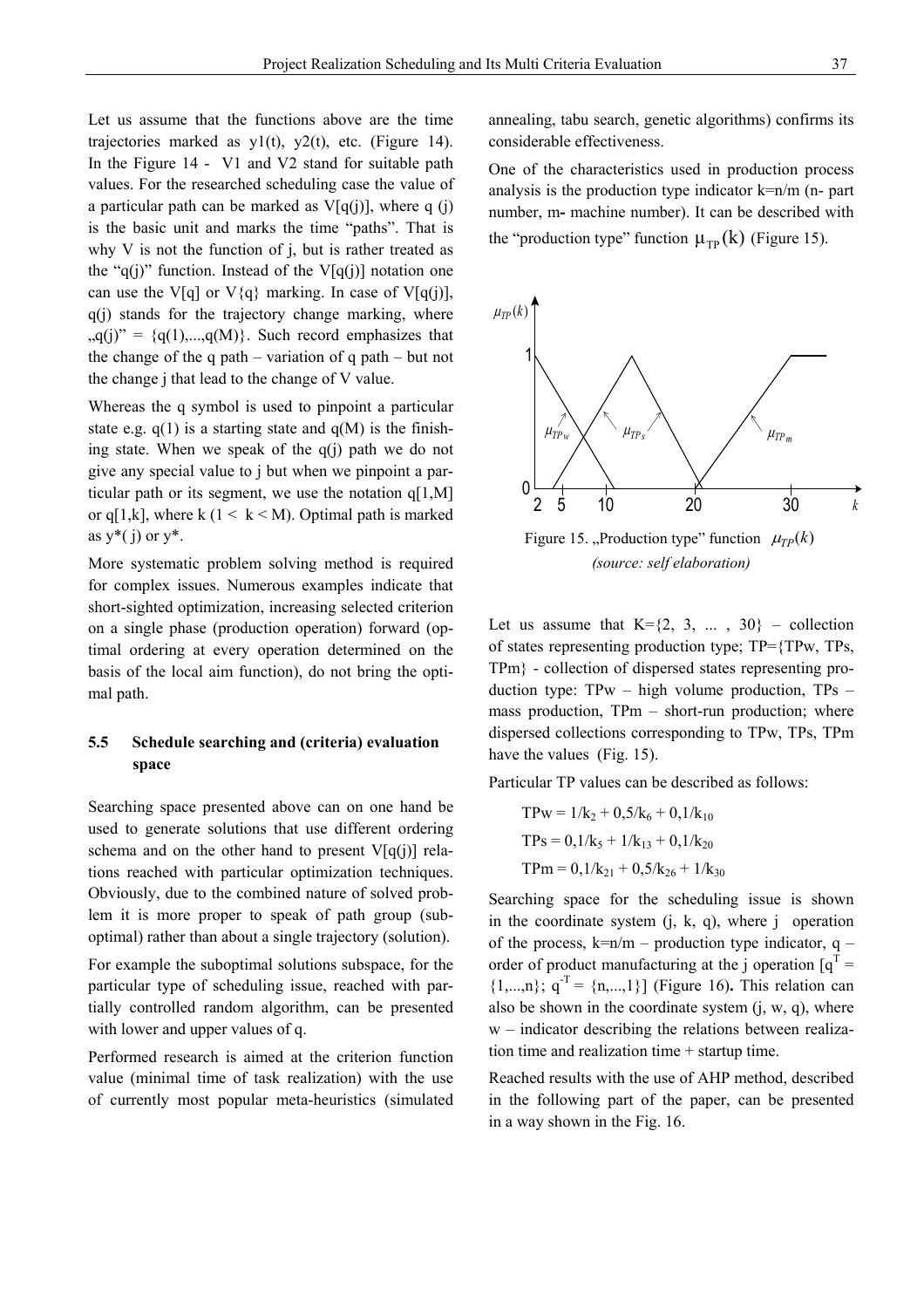

Figure 16. Schedule searching and evaluation space *(source: self elaboration)* 

## **5.6 Multi criteria evaluation with the use of the AHP method**

Multi criteria decision method AHP allows formalizing the decision-making process.

Decision-making process structure with the use of AHP procedure is shown in the Figure 17. Decision-making process requires double hierarchy with five criteria and five alternatives (methods). First hierarchy represents few of the experiments (weights of the experiments are equal due to their equivalence -  $a=b=...=z$ ).

Second hierarchy is a projection of selected criteria, which are:  $C$  - makespan,  $F$  – average flow time,  $L$  – maximal possible delayed delivery time,  $D$  – average latency and  $E -$  average speed-up of performed activities. These criteria have different weights (from  $a_1$ ) to  $a_5$ ) because some of them are more important than others e.g. the most important one is the makespan and it was assumed that it is 3-times more important for the decision-maker than the average flow time.

The alternatives are the five methods: GRASP, SN, TABU, SA, WG, with the use of which the experiments were performed. For a single schedule, received with every method, the values of, previously mentioned, schedule evaluation criteria were determined. Weights from  $a_{11}$  to  $a_{55}$  have alternatives. Weights of particular hierarchies must add up to 1, e.g.  $a_1+a_2+a_3+a_4+a_5=1$ ;  $a_{11}+a_{12}+a_{13}+a_{14}+a_{15}=1$ .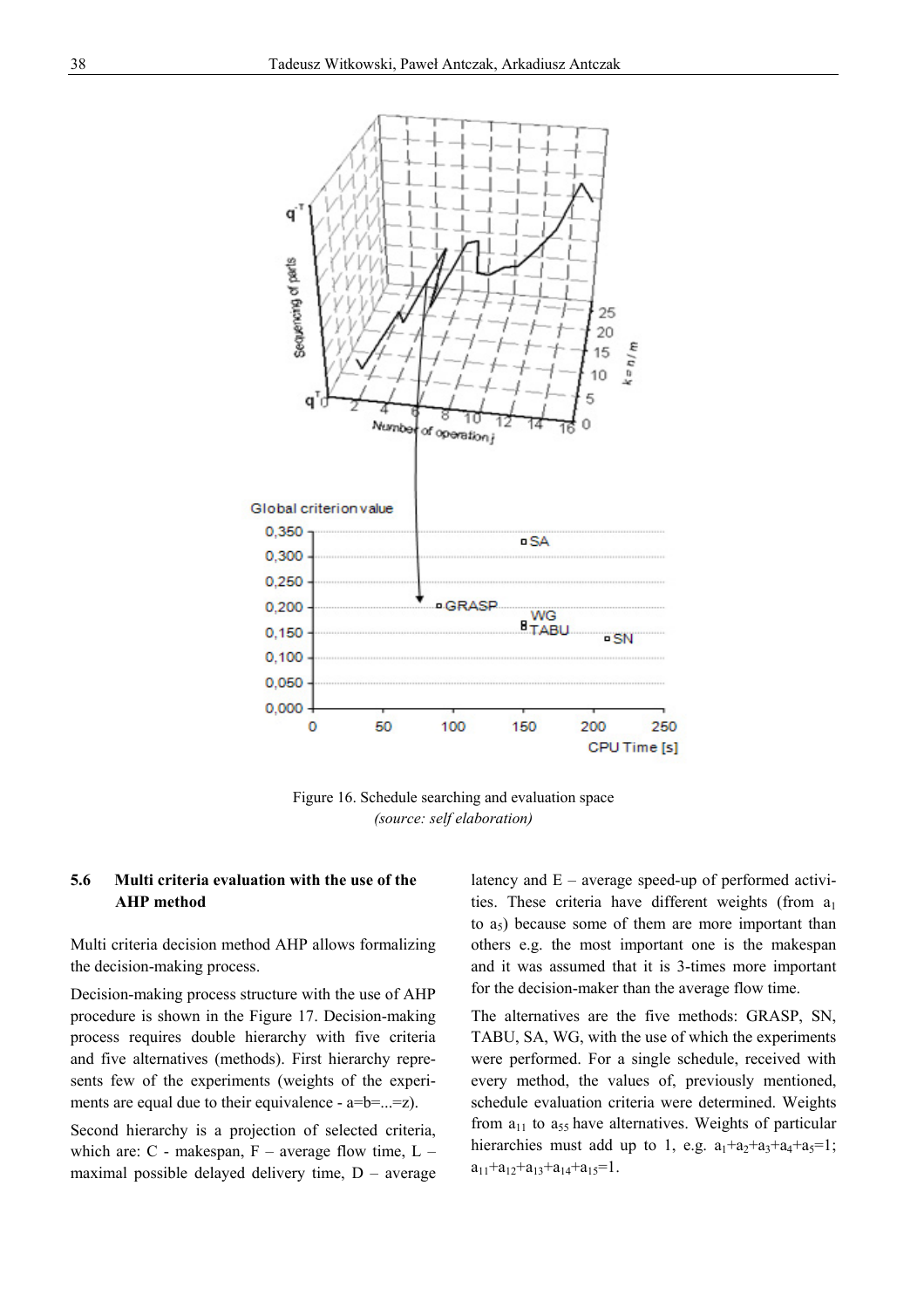

SA=a\*(a1\*a14+a2\*a24+a3\*a34+a4\*a44+a5\*a54)

Figure 17. Decision-making process structure with the use of AHP procedure *(source: self elaboration)* 

The essence of the AHP is the determination of relative weights to order the alternative decisions. Assuming that we deal with n criterion in particular hierarchy, procedure assumes that the comparison matrix A with the n x n dimensions is created, which determines the decisions concerning the relative meaning of each criterion. Comparison is performed in pairs in a way that the i  $(i = 1, 2, \ldots, n)$  criterion in the row is classified in relation to every other criterion. We assume that  $a_{ii}$ defines the  $(i,j)$  element in the A, matrix, whereas AHP uses scale e.g. from 1 to 9, in which  $a_{ii}=1$  means that i and j are equally important,  $a_{ij} = 5$  indicates that i is more important than j, and  $a_{ij} = 9$  means that i is definitely more important than j. As a result if  $a_i = k$  than  $a_{ii}$  $=1/k$ .also all elements of A matrix that are on the diagonal must equal 1, because they order the criterion with relation to themselves.

Steps, that need to be undertaken with the use of AHP method are as follows:

1. First step is the construction of the comparison matrix, which allows to compare the criteria in pairs.

This matrix indicates that e.g. C - makespan, is more important than  $L$  – maximal accepted delay and that is why  $a_{13} = 4$  and automatically  $a_{31} = \frac{1}{4} = 0.25$ .

$$
A = \begin{bmatrix} C & F & L & D & E \\ F & \begin{bmatrix} 1 & 3{,}000 & 4{,}000 & 2{,}000 & 4{,}000 \\ F & 0{,}333 & 1 & 1{,}333 & 0{,}667 & 1{,}333 \\ 0{,}250 & 0{,}750 & 1 & 0{,}500 & 1{,}000 \\ D & \begin{bmatrix} 0{,}500 & 1{,}500 & 2{,}000 & 1 & 2{,}000 \\ 0{,}250 & 0{,}750 & 1{,}000 & 0{,}500 & 1 \end{bmatrix} \end{bmatrix}
$$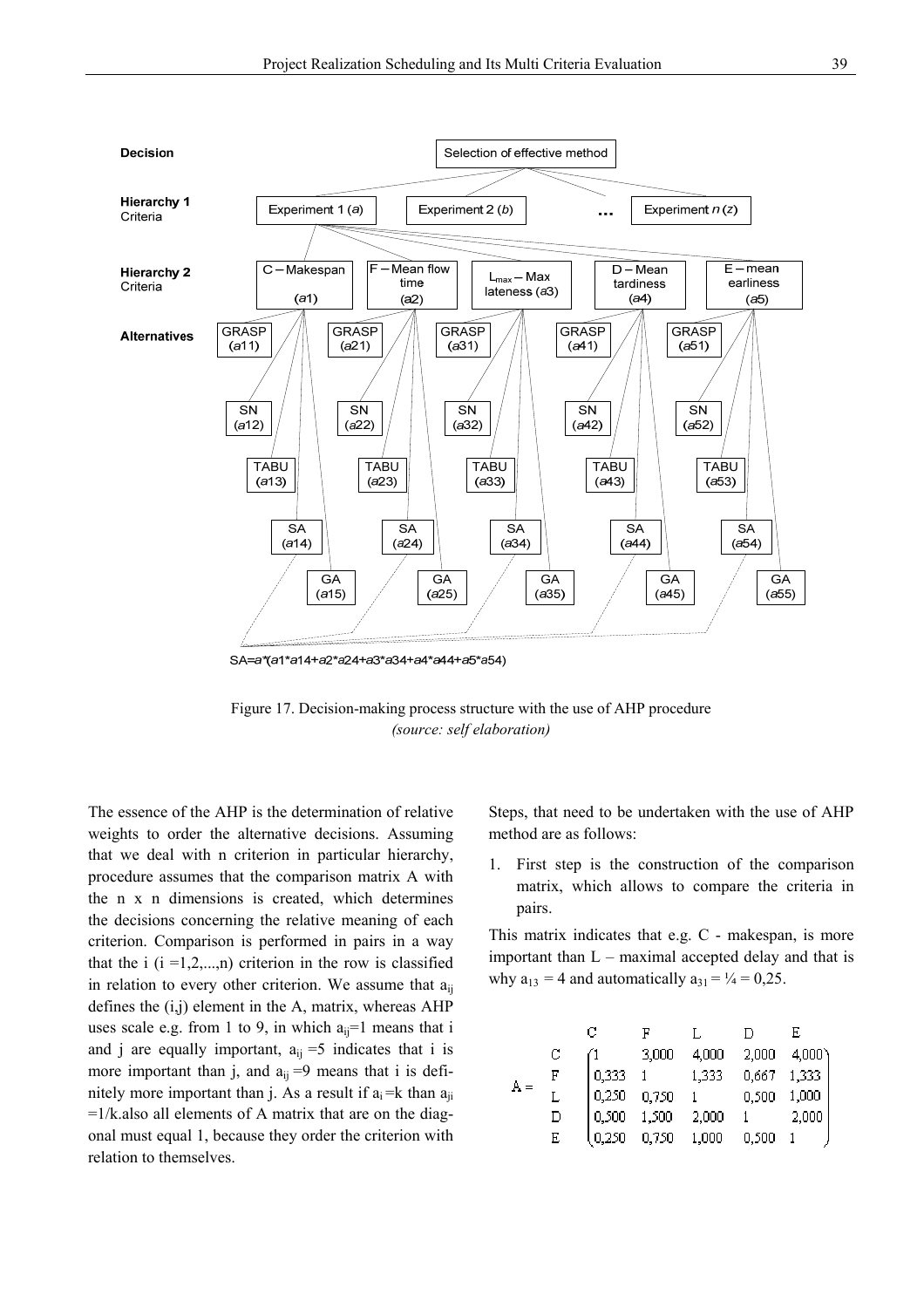2. The next stage is creation, for every comparison matrix A, matrix of normalized values N. This requires the division of every A matrix element with the sum of elements from this column.

|               |                                                                                                                                                                                                                                                                    | $L \quad L$ | E |
|---------------|--------------------------------------------------------------------------------------------------------------------------------------------------------------------------------------------------------------------------------------------------------------------|-------------|---|
| ${\bf N}$ $=$ | $\begin{array}{ccccc} \text{C} & \begin{pmatrix} 0{,}429&0{,}429&0{,}429&0{,}429&0{,}429\\ 0{,}143&0{,}143&0{,}143&0{,}143&0{,}143\\ 0{,}107&0{,}107&0{,}107&0{,}107&0{,}107\\ 0{,}214&0{,}214&0{,}214&0{,}214&0{,}214\\ \text{E} & 0{,}107&0{,}107&0{,}107&0{,}1$ |             |   |
|               |                                                                                                                                                                                                                                                                    |             |   |
|               |                                                                                                                                                                                                                                                                    |             |   |
|               |                                                                                                                                                                                                                                                                    |             |   |
|               |                                                                                                                                                                                                                                                                    |             |   |

3. Third step is the calculation of weights for the criteria as an average for every matrix row in the normalized values matrix, e.g. fr the C criterion it equals:

$$
w_C = \frac{0,429 + 0,429 + 0,429 + 0,429 + 0,429}{5} = 0,429
$$

The result of the calculations is:

(0,429; 0,143; 0,107; 0,214; 0,107)  $(W_{C}, W_{F}, W_{L}, W_{D}, W_{E}) =$ 

4. Further activities include creation of comparison matrix for the alternatives.

One of the comparison matrixes is presented blow:

|  |                               | GRASP   | ANN   | TS.   | SA.   | WG    |
|--|-------------------------------|---------|-------|-------|-------|-------|
|  | GRASP $(1$                    |         | 1,165 | 1,087 | 1,174 | 1,004 |
|  | $\epsilon_{\rm TS}^{\rm ANN}$ | 0,858   |       | 0,933 | 1,008 | 0,862 |
|  |                               | 0,920   | 1,072 |       | 1,081 | 0,924 |
|  | SA                            | 0,852   | 0,992 | 0,925 |       | 0,855 |
|  | WG                            | l 0,996 | 1,161 | 1,082 | 1,170 |       |

5. Normalized values matrixes N for the alternatives need to be created at every stage of the comparison matrix A.

|                                                     | GRASP                   | ANN   | TS    | SA    | WG        |
|-----------------------------------------------------|-------------------------|-------|-------|-------|-----------|
| GRASP                                               | (0, 216)                | 0,216 | 0,216 | 0,216 | 0,216)    |
| $\mathbf{N_{F}} = \frac{\mathbf{ANN}}{\mathbf{TS}}$ | 0,186                   | 0,186 | 0,186 | 0,186 | 0,186     |
|                                                     | 0,199                   | 0,199 | 0,199 | 0,199 | 0,199     |
| SA                                                  | 0,184                   | 0,184 | 0,184 | 0,184 | 0,184     |
| WG                                                  | $\left\{ 0,215\right\}$ | 0,215 | 0,215 | 0,215 | $0,215$ ) |

6. Sixth step (similar to third step) calculates relative weights w for the alternatives as an average for every row in the normalized values matrix. The result of the calculation is:

 $(\mathbf{w}_{\mathbf{F}(\text{GRASP})}, \mathbf{w}_{\mathbf{F}(\text{AMH})}, \mathbf{w}_{\mathbf{F}(\text{TS})}, \mathbf{w}_{\mathbf{F}(\text{SA})}, \mathbf{w}_{\mathbf{F}(\text{WG})}) =$  $(0, 216; 0, 186; 0, 199; 0, 184; 0, 215)$ 

For example one of the weights in the  $N_F$  matrix for the fourth alternative is:

$$
W_F = \frac{0,184 + 0,184 + 0,184 + 0,184 + 0,184}{5} = 0,184
$$

7. Classification of every method is performed in the end, based on the calculations that include calculated weights.

Calculation results for all methods are collected in the Table 2. Results were also illustrated in the chart - Fig. 18.

## Table 2. Method classification *(source: self elaboration)*

| <b>GRASP</b> | 0,203 |
|--------------|-------|
| <b>ISN</b>   | 0,137 |
| <b>TABU</b>  | 0,161 |
| <b>SA</b>    | 0,330 |
| <b>WG</b>    | 0,169 |

Evaluation value



Method

Figure 18. Graphical illustration of method classification *(source: self elaboration)*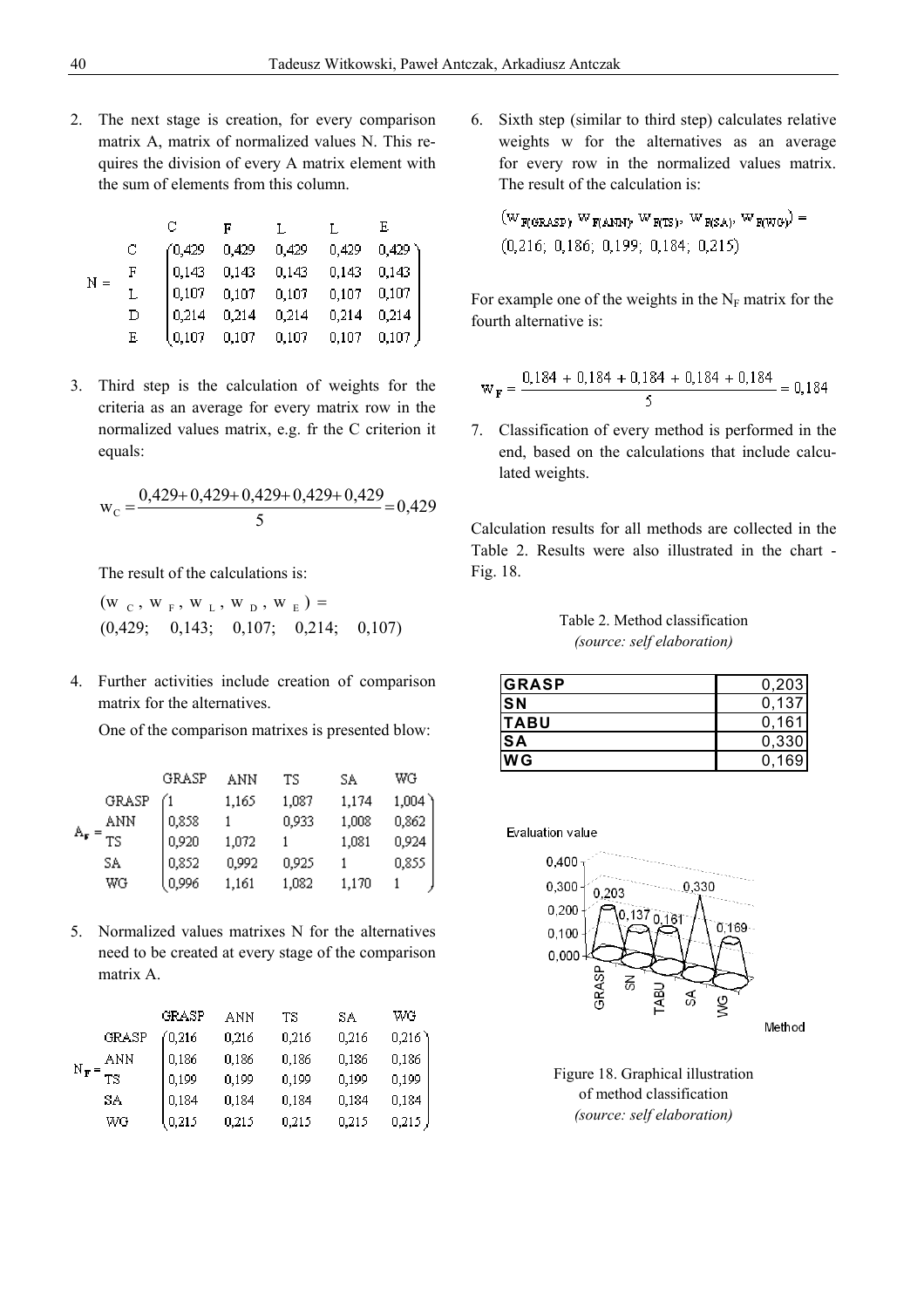# **6 Project scheduling in the stochastic environment with the use of modern tools**

# **6.1 Project scheduling in the stochastic environment**

Most activities in the scope of limited resources constrained project scheduling (RCPS) focuses on the project minimization time in the deterministic environment. Project activities are usually bound with uncertainty, which can result from variety of sources: tasks can be performed faster or slower than originally estimated, resources can be unavailable, material delivery can be delayed etc.

Resources constrained project scheduling in the stochastic environment (stochastic RCPS - SRCPS) is a stochastic equivalent of RCPS issue, where time of activity are not known in advance but rather represented as the random variable.

SRCPS activities are performed seldom. Few examples from this scope can be fount in [34], where an experiment with division and branch-and-bound algorithms. In [37] greedy and local search heuristics were elaborated. Time/resources relations with stochastic realization time are presented in [16, 17].

In [6] analysis is performed for many possible aim functions of the project scheduling in stochastic environment. Experiment proved that different aim functions are similar and, for most practical appliances, the focus on the minimization of estimated general task performance time (makespan) is sufficient.

GRASP was elaborated - heuristics, which application brings high quality solutions, exceeding the existing algorithms for the minimization of existing makespan value. Moreover, the makespan value distribution, for particular scheduling policy, was analyzed.

SRCPS issue project realization can be deliberated as a dynamic decision-making process. The solution is the *P* policy, which determines the activities in determined decision making periods (decision times).

Decision times are usually t=0 (project start) and activity finishing time. Therefore the schedule is constructed gradually in time. In the decision making during the t time it is only possible to use the information that will be available before and during this time; this requirement is usually deliberated as an unexpected constraint.

In [6] the elaborated GRASP-heuristics is compared with other SRCPS algorithms present in the literature. Genetic algorithm (GA) [5] is deliberated, where the same data collection was used with *U*1 and *U*2 distribution and Exp (normal or exponential distributions). Comparison was also made for tabu search and simulated annealing [37].

# **6.2 Project scheduling with the use of stochastic optimization**

Hybrid algorithms are more often used in project scheduling. One of the stochastic optimization methods is the simulated annealing (SA). In [32] the SA algorithm together with the variable neighborhood search for the optimization of scheduling with limited resources, time and other constraints, mainly for RCPS issues, is presented.

Apart form genetic algorithms, simulated annealing procedures or tabu search, other modern stochastic tools are used for project scheduling. One of such solutions is the Particle Swarm Optimization.

Particle Swarm Optimization (PSO) is one of the modern heuristic stochastic optimization algorithms based on populations. Models used in the swarm optimization keep some of the heuristic features characteristic for living organisms e.g. ability to herd (cumulate) or possibility to find certain points in space. Virtual units with these features are defined as the particles.

Intelligent particle swarms are identified with the properties of every unit which: determined coordinates, knows its position, knows the evaluation function value for its position, has determined speed and turn, remembers the best position ever reached, remembers the evaluation function value for its best position, knows its neighbors, knows the evaluation function value of its neighbors.

Determination of "solution projection" mechanism is one of the crucial factors in the specific domain problem solving PSO application. For the project scheduling issue solution in [13], the concept of energy function was introduced.

State variable  $V_{ijk}$  is defined as the performance or work i that is performed at the j machine in given k time. Moreover,  $V_{ijk} = 1$  state indicates that the work i is realized at the machine j in time k, otherwise  $V_{ijk} = 0$ . Because the j machine can perform only one work i in given time k, so the energy can be defined as follows [13]: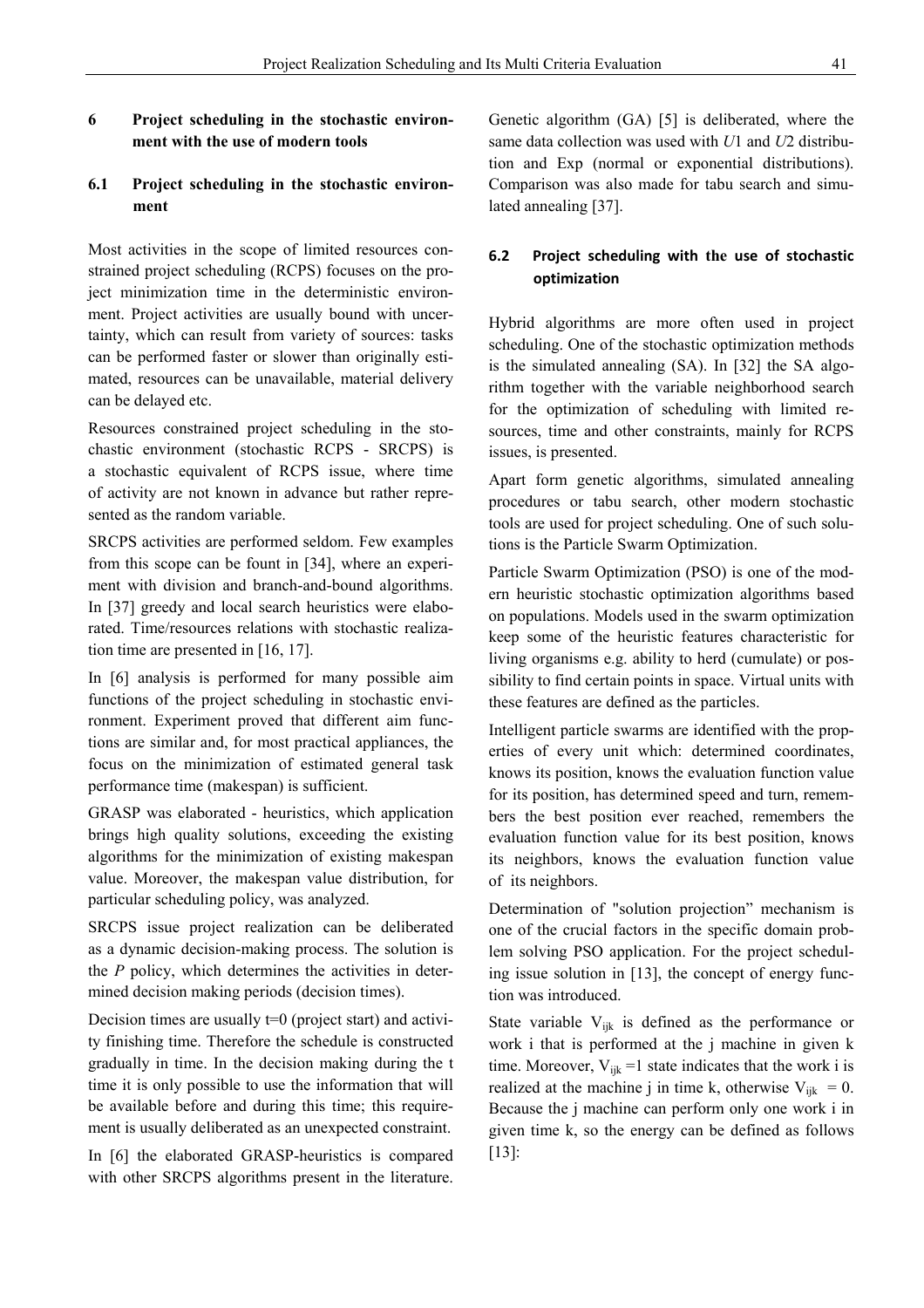$$
\sum_{i=1}^{N} \sum_{j=1}^{M} \sum_{k=1}^{T} \sum_{i_1=1, i_1 \neq i}^{N} V_{ijk} V_{i_1 jk}
$$
 (14)

where  $V_{ijk}$  is defined as above; *i* (*i*=1,...,*N*) presents the general number of tasks for scheduling; *j* (1,...,*M*) presents the general number of machines to use; *k* determines the specific time from 1 to  $T$ , the latest possible finishing of work. Minimal value of this expression equals zero, when both  $V_{ijk}$  and  $V_{i1jk}$  are equal zero. It is assumed that if a work is assigned to a particular machine, then it has to be performed in total at this machine. According to this constraint the energy function is determined as follows [13]:

$$
\sum_{i=1}^{N} \sum_{j=1}^{M} \sum_{k=1}^{T} \sum_{j_1=1, j_1 \neq j}^{M} \sum_{k_1=1}^{T} V_{ijk} V_{i_1 j k_1}
$$
\n(15)

Number of other more complex energy function forms, connected with the determination of the constraint scheduling, were introduced in the work [PSO] as well as the algorithm to solve this issue was presented. In this work the aim of the energy function is the evaluation of energetic value of the candidate for the solving of every particle and selection of the best solution for the next iteration according to the energy value. Therefore coding the particle for the projection in a discrete matrix (with element values from the 0-1 range) is a significant factor in the use of energy function for the PSO.

Single-dimensional vector for the marking of a threedimensional candidate solutions discrete matrix was used in the paper. Particle  $P_i$  is represented in the swarm by s dimensions and can be determined as  $P_i$  =  $[p_1, p_2, \ldots, p_s]$ . Where s stands for the size of the three dimensional matrix of the solution candidates, that is: work = 4, resource = 2, time = 2.

S-dimensional vector of each particle is calculated with the product of: work x resource x time. In this example  $s = 16$ .

In the three-dimensional candidate solutions matrix the X axis stands for the "work" variable and presents the work form 1 to N, where N is the general number of works designated for ordering.

Y axis stands for "machine" variable and given j point at this axis indicates a dedicated machine from the collection from 1 to M.

Z axis stands for "time" and k is the specific time, which should be lower or equal T (finishing work). Therefore the  $V_{ijk}$  =1 state variable means that the work

i is realized at the j machine in the k time; otherwise  $V_{ijk} = 0$ . Presented PSO optimization, which uses the energy function, is a satisfactory work scheduling method with the use of multiple resources (multiple machines).

## **7 Summary**

Experiments performed in the paper as well as the literature analysis confirm the high effectiveness of the heuristic algorithms, including GRASP both in deterministic and stochastic environment.

For the selected scheduling issue the relations between makespan (minimal total time of operations) and average production cycle time as well as machine usage in relation to average production cycle time, were presented.

Criterion relations in three-dimensional space were presented, apart form the relations in two-dimensional criteria spaces. Production process flow was presented in a three-dimensional space determined by the order of activities at particular operations and production type indicator.

Selected modern dimensions of scheduling optimization in the stochastic environment and stochastic optimization tools were presented.

#### **8 References**

- [1] Adamiecki K. *O nauce organizacji.* PWE, Warszawa 1970.
- [2] *A Guide to the Project Management Body of Knowledge*. Edition PMI, USA 2004.
- [3] Alba E. (ed.) *Parallel Metaheuristics. A New Class of Algorithms*. Wiley-Interscience, New Jersey 2005.
- [4] Askin R.G., Goldberg J.B. *Design and Analysis of Lean Production Systems*. John Wiley & Sons, Inc., New York 2002.
- [5] Ballestin F. *When it is worthwile to work with the stochastic RCPSP?* [in] Journal of Scheduling. No. 10 (3), 2002, pp. 153-166.
- [6] Ballestin F., Leus R. *Resource-constrained project scheduling for timely project completion with stochastic activity durations*, Katholieke Universiteit, Leuven 2007, pp. 1-32.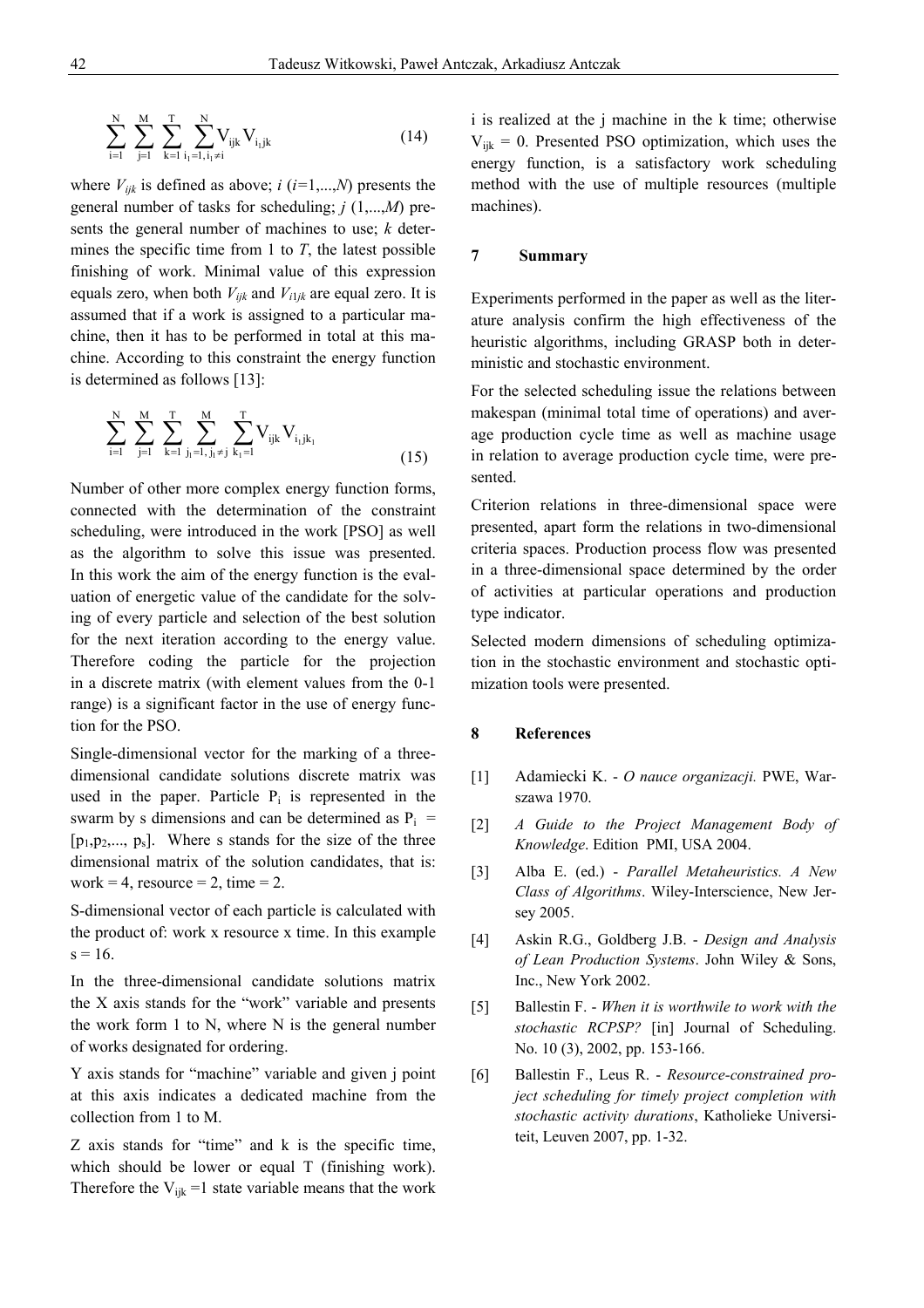- [7] Beck J. Ch., Fox M.S. *Constraint-Directed Techniques for Scheduling Alternative Activities* [in] Artificial Intelligence. No. 121, 2000, pp. 211-250.
- [8] Bidot J., Vidal T., Laborie P., Beck J. Ch. *A General Framework for Scheduling in a Stochastic Environment* [in] Inter. Conference on Artificial Intelligence, IJCAI 2007, pp. 56-61.
- [9] Błażewicz J., Ecker K., Pesch E, Schmidt G., Węglarz J. - *Handbook On Scheduling. From Theory to Applications*. Springer, Berlin 2007.
- [10] British Standars *Project management*. Vocabulary, No. BS 6079 -2:2000, BSI, 2000.
- [11] Cadle J., Yeates D. *Project Management for Information Systems*. Prentice Hall 2004.
- [12] Chiang A.C. *Elementy dynamicznej optymalizacji*. Wyższa Szkoła Handlu i Finansów Międzynarodowych, Warszawa 2002.
- [13] Chiang T-Ch, Chang P-Y, Huang Y-M *Multi-Procesor Tasks with Resource and Timing Constraints Using Particle Swarm Optimization* [in] IJCSNS International Journal of Computer Science and Network Security. Vol. 6, No. 4, April 2006, pp. 71-77.
- [14] Collette Y., Siary P. *Multiobjective Optimization. Principles and Case studies*. Springer –Verlag, Berlin-Heidelberg-New York 2004.
- [15] Flasiński M. *Zarządzanie projektami informatycznymi*. PWN, Warszawa 2006.
- [16] Gerchak Y. *On the allocation of uncertaintyreduction effort to minimize total varability* III Transactions 32, 2000, pp. 403-407.
- [17] Gutjahr W.J., Straus C., Wagner E. *A stochastic branch-and-bound approach to activity crashing in project management* [in] INFORMS Journal on Computing. 12 (2), 2000, pp. 125-135.
- [18] Hapke M., Jaszkiewicz A., Słowiński R. *Interactive analysis of multiple-criteria Project scheduling problems* [in] European Journal of Operational Research. No. 107, 1998, pp. 315-324.
- [19] Hughes B., Cotterell M. *Software Project Management*. Mc Graw Hill, 2006.
- [20] Janiak A. *Wybrane problemy i algorytmy szeregowania zadań i rozdziału zasobów*. Akademicka Oficyna Wydawnicza PLJ, Warszawa 1999.
- [21] Kerzner H. *Advanced Project Management (edycja polska)*. Helion, Gliwice 2004.
- [22] Kerzner H. *Project Management*. John Wiley & Sons Inc., New Jersey 2006.
- [23] Kostrubiec A. *Harmonogramowanie realizacji projektów - przegląd modeli* [in] Inżynieria Zarządzania Przedsięwzięciami, Wydawnictwo Politechniki Gdańskiej, Gdańsk 2003, pp. 33-52.
- [24] Leu S. S., Yang C.H. *GA-based multicriteria optimal model for construction scheduling* [in] Journal of Construction Engineering and Management. 125(6), 1999, pp. 420-427.
- [25] Lova A., Maroto C., Tormos P. A *multicriteria heuristic method to improve resource allocation in multiproject scheduling* [in] European Journal of Operational Research. No. 127, 2000, pp. 408-424.
- [26] Marsh E.R. The Harmonogram of Karol Adamiecki [in] The Academy of Management Journal. Vol. 18, No 2, 1975, pp. 358-364.
- [27] Michalewicz Z., Fogel D.B. *How to Solve It: Modern Heuristics*. Springer – Verlag, Berlin-Heidelberg 2002.
- [28] Muth J., Thompson G. *Industrial Scheduling*. Prentice – Hall Inc., New Jersey, 1963.
- [29] Pawlak M. *Zarządzanie projektami*. Wydawnictwo Naukowe PWN, Warszawa 2006.
- [30] Pritchard C.L. *Zarządzanie ryzykiem w projektach. Teoria i praktyka.* WIG-PRESS, Warszawa 2002.
- [31] Rutkowski L. *Metody i techniki sztucznej inteligencji*. PWN, Warszawa 2005.
- [32] Sakalauskas L., G. Felinskas G. *Optimization of Resource-Constrained Project Schedules by Simulated Annealing and Variable Neighborhood Search* [in] Journal Ukio Technologinis Ir Ekonominis Vysty. Vol XII, No. 4, 2006, pp. 307- 313.
- [33] Smutnicki Cz. *Algorytmy szeregowania*. Akademicka Oficyna Wydawnicza EXIT, Warszawa 2000.
- [34] Stork F. *Stochastic resource-constrained project scheduling*. Ph. D. Thesis, Technische Universitat, Berlin 2001.
- [35] Sule D. R. *Production Planning and Industrial Scheduling*. CRC Press, N. Y. 2008.
- [36] Trocki M., Grucza B., Ogonek K., Zarządzanie projektami, Polskie Wydawnictwo Ekonomiczne, Warszawa 2003.
- [37] Tsai Y. W., Gemmill D. D. *Using tabu search to schedule activities of stochastic resourceconstrained projects* [in] European Journal of Operational Research. No. 111, 1998, pp. 129-141.